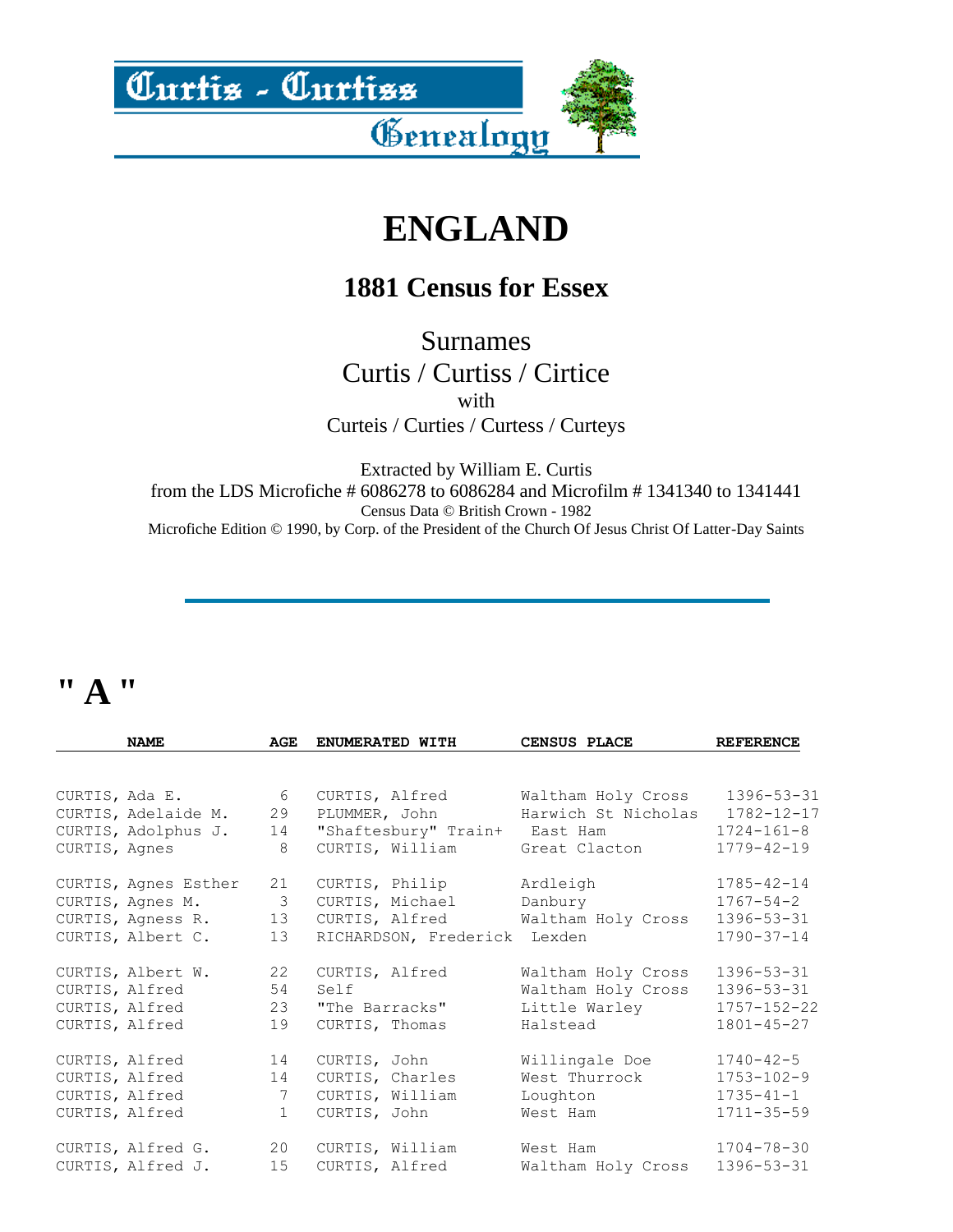| CURTIS, Alice<br>CURTIS, John<br>19<br>West Ham<br>$1769 - 32 - 8$<br>CURTIS, Alice<br>15<br>CLEMENTS, Robert<br>Prittlewell<br>CURTIS, Alice<br>10<br>CURTIS, George Henry Colchester St James 1791-74-17<br>CURTIS, Alice<br>CURTIS, Thomas<br>$1739 - 8 - 9$<br>7<br>Netteswell<br>CURTIS, Alice<br>CURTIS, George<br>6<br>Prittlewell<br>CURTIS, Alice<br>CURTIS, Thomas<br>South Shoebury<br>6<br>CURTIS, Alice<br>CURTIS, James<br>Great Clacton<br>$1779 - 24 - 16$<br>$4^{\circ}$<br>CURTIS, Alice<br>$\overline{2}$<br>CLAMFORD, William<br>Sheering<br>$1739 - 82 - 3$<br>CURTIS, Amelia<br>CURTIS, Richard<br>Leyton Low<br>$1727 - 58 - 52$<br>39<br>52<br>CURTIS, Iassc<br>Colchester St James<br>CURTIS, Amy<br>CURTIS, Richard<br>12<br>Leyton Low<br>$1727 - 58 - 52$<br>CURTIS, Amy<br>$\overline{7}$<br>CURTIS, Philip Edwin<br>Colchester St James 1792-106-15<br>CURTIS, Amy<br>$1801 - 69 - 33$<br>CURTIS, Ann<br>75<br>Self<br>Halstead<br>CURTIS, Ann<br>CURTIS, Charles | CURTIS, Alice | 20 | CURTIS, Ebenezer | West Ham            | $1722 - 25 - 51$  |
|-------------------------------------------------------------------------------------------------------------------------------------------------------------------------------------------------------------------------------------------------------------------------------------------------------------------------------------------------------------------------------------------------------------------------------------------------------------------------------------------------------------------------------------------------------------------------------------------------------------------------------------------------------------------------------------------------------------------------------------------------------------------------------------------------------------------------------------------------------------------------------------------------------------------------------------------------------------------------------------------------|---------------|----|------------------|---------------------|-------------------|
|                                                                                                                                                                                                                                                                                                                                                                                                                                                                                                                                                                                                                                                                                                                                                                                                                                                                                                                                                                                                 |               |    |                  |                     | $1715 - 140 - 23$ |
|                                                                                                                                                                                                                                                                                                                                                                                                                                                                                                                                                                                                                                                                                                                                                                                                                                                                                                                                                                                                 |               |    |                  |                     |                   |
|                                                                                                                                                                                                                                                                                                                                                                                                                                                                                                                                                                                                                                                                                                                                                                                                                                                                                                                                                                                                 |               |    |                  |                     |                   |
|                                                                                                                                                                                                                                                                                                                                                                                                                                                                                                                                                                                                                                                                                                                                                                                                                                                                                                                                                                                                 |               |    |                  |                     |                   |
|                                                                                                                                                                                                                                                                                                                                                                                                                                                                                                                                                                                                                                                                                                                                                                                                                                                                                                                                                                                                 |               |    |                  |                     |                   |
|                                                                                                                                                                                                                                                                                                                                                                                                                                                                                                                                                                                                                                                                                                                                                                                                                                                                                                                                                                                                 |               |    |                  |                     | $1769 - 116 - 15$ |
|                                                                                                                                                                                                                                                                                                                                                                                                                                                                                                                                                                                                                                                                                                                                                                                                                                                                                                                                                                                                 |               |    |                  |                     | $1772 - 120 - 13$ |
|                                                                                                                                                                                                                                                                                                                                                                                                                                                                                                                                                                                                                                                                                                                                                                                                                                                                                                                                                                                                 |               |    |                  |                     |                   |
|                                                                                                                                                                                                                                                                                                                                                                                                                                                                                                                                                                                                                                                                                                                                                                                                                                                                                                                                                                                                 |               |    |                  |                     |                   |
|                                                                                                                                                                                                                                                                                                                                                                                                                                                                                                                                                                                                                                                                                                                                                                                                                                                                                                                                                                                                 |               |    |                  |                     |                   |
|                                                                                                                                                                                                                                                                                                                                                                                                                                                                                                                                                                                                                                                                                                                                                                                                                                                                                                                                                                                                 |               |    |                  |                     | 1787-33-14        |
|                                                                                                                                                                                                                                                                                                                                                                                                                                                                                                                                                                                                                                                                                                                                                                                                                                                                                                                                                                                                 |               |    |                  |                     |                   |
|                                                                                                                                                                                                                                                                                                                                                                                                                                                                                                                                                                                                                                                                                                                                                                                                                                                                                                                                                                                                 |               |    |                  |                     |                   |
|                                                                                                                                                                                                                                                                                                                                                                                                                                                                                                                                                                                                                                                                                                                                                                                                                                                                                                                                                                                                 |               |    |                  |                     |                   |
|                                                                                                                                                                                                                                                                                                                                                                                                                                                                                                                                                                                                                                                                                                                                                                                                                                                                                                                                                                                                 |               | 68 |                  | Colchester St James | $1787 - 75 - 31$  |
| CURTIS, Ann<br>CURTIS, John<br>Ramsden Bell House<br>60                                                                                                                                                                                                                                                                                                                                                                                                                                                                                                                                                                                                                                                                                                                                                                                                                                                                                                                                         |               |    |                  |                     | $1758 - 107 - 3$  |
| CURTIS, Alfred<br>$1396 - 53 - 31$<br>CURTIS, Ann<br>45<br>Waltham Holy Cross                                                                                                                                                                                                                                                                                                                                                                                                                                                                                                                                                                                                                                                                                                                                                                                                                                                                                                                   |               |    |                  |                     |                   |
| CURTIS, Ann H.<br>23<br>CURTIS, Henry<br>Great Clacton<br>$1779 - 19 - 5$                                                                                                                                                                                                                                                                                                                                                                                                                                                                                                                                                                                                                                                                                                                                                                                                                                                                                                                       |               |    |                  |                     |                   |
|                                                                                                                                                                                                                                                                                                                                                                                                                                                                                                                                                                                                                                                                                                                                                                                                                                                                                                                                                                                                 |               |    |                  |                     |                   |
| CURTIS, Anne<br>50<br>CURTIS, Charles<br>West Thurrock<br>$1753 - 102 - 9$                                                                                                                                                                                                                                                                                                                                                                                                                                                                                                                                                                                                                                                                                                                                                                                                                                                                                                                      |               |    |                  |                     |                   |
| 33<br>CURTIS, Thomas<br>$1739 - 8 - 9$<br>CURTIS, Anne<br>Netteswell                                                                                                                                                                                                                                                                                                                                                                                                                                                                                                                                                                                                                                                                                                                                                                                                                                                                                                                            |               |    |                  |                     |                   |
| CURTIS, Anne<br>CURTIS, George<br>Matching<br>24<br>$1739 - 64 - 8$                                                                                                                                                                                                                                                                                                                                                                                                                                                                                                                                                                                                                                                                                                                                                                                                                                                                                                                             |               |    |                  |                     |                   |
| CURTIS, Richard<br>CURTIS, Anne<br>8<br>West Ham                                                                                                                                                                                                                                                                                                                                                                                                                                                                                                                                                                                                                                                                                                                                                                                                                                                                                                                                                |               |    |                  |                     | 1715-123-75       |
| CURTIS, Annie<br>39<br>CURTIS, Edward<br>$1715 - 99 - 28$<br>West Ham                                                                                                                                                                                                                                                                                                                                                                                                                                                                                                                                                                                                                                                                                                                                                                                                                                                                                                                           |               |    |                  |                     |                   |
| CURTIS, Richard<br>CURTIS, Annie<br>32<br>West Ham                                                                                                                                                                                                                                                                                                                                                                                                                                                                                                                                                                                                                                                                                                                                                                                                                                                                                                                                              |               |    |                  |                     | 1715-123-75       |
| CURTIS, Annie<br>$1809 - 43 - 14$<br>27<br>Self<br>Witham                                                                                                                                                                                                                                                                                                                                                                                                                                                                                                                                                                                                                                                                                                                                                                                                                                                                                                                                       |               |    |                  |                     |                   |
| CURTIS, Annie<br>CURTIS, George<br>25<br>Woodford<br>$1734 - 14 - 21$                                                                                                                                                                                                                                                                                                                                                                                                                                                                                                                                                                                                                                                                                                                                                                                                                                                                                                                           |               |    |                  |                     |                   |
| CURTIS, Annie<br>$1739 - 8 - 9$<br>10<br>CURTIS, Thomas<br>Netteswell                                                                                                                                                                                                                                                                                                                                                                                                                                                                                                                                                                                                                                                                                                                                                                                                                                                                                                                           |               |    |                  |                     |                   |
| CURTIS, Annie<br>$\overline{7}$<br>CURTIS, George Henry Colchester St James 1791-74-17                                                                                                                                                                                                                                                                                                                                                                                                                                                                                                                                                                                                                                                                                                                                                                                                                                                                                                          |               |    |                  |                     |                   |
| CURTIS, Annie E.<br>CURTIS, Edward<br>$1715 - 99 - 28$<br>West Ham<br>14                                                                                                                                                                                                                                                                                                                                                                                                                                                                                                                                                                                                                                                                                                                                                                                                                                                                                                                        |               |    |                  |                     |                   |
| CURTIS, Annie E.<br>$1710 - 61 - 45$<br>12<br>CURTIS, Thomas H.<br>West Ham                                                                                                                                                                                                                                                                                                                                                                                                                                                                                                                                                                                                                                                                                                                                                                                                                                                                                                                     |               |    |                  |                     |                   |
|                                                                                                                                                                                                                                                                                                                                                                                                                                                                                                                                                                                                                                                                                                                                                                                                                                                                                                                                                                                                 |               |    |                  |                     |                   |
| Self<br>$1785 - 8 - 9$<br>CURTIS, Arthur<br>29<br>Ardleigh                                                                                                                                                                                                                                                                                                                                                                                                                                                                                                                                                                                                                                                                                                                                                                                                                                                                                                                                      |               |    |                  |                     |                   |
| CURTIS, Arthur<br>18 CURTIS, Benjamin<br>$1728 - 32 - 8$<br>Wanstead                                                                                                                                                                                                                                                                                                                                                                                                                                                                                                                                                                                                                                                                                                                                                                                                                                                                                                                            |               |    |                  |                     |                   |
| CURTIS, Arthur<br>CURTIS, William<br>5<br>Loughton<br>$1735 - 41 - 1$                                                                                                                                                                                                                                                                                                                                                                                                                                                                                                                                                                                                                                                                                                                                                                                                                                                                                                                           |               |    |                  |                     |                   |
| CURTIS, Arthur<br>$\mathbf 1$<br>CURTIS, Henry<br>Great Clacton<br>$1779 - 19 - 5$                                                                                                                                                                                                                                                                                                                                                                                                                                                                                                                                                                                                                                                                                                                                                                                                                                                                                                              |               |    |                  |                     |                   |
| Harlow<br>$1738 - 55 - 10$<br>CURTIS, Arthur<br>CURTIS, Thomas<br>9m                                                                                                                                                                                                                                                                                                                                                                                                                                                                                                                                                                                                                                                                                                                                                                                                                                                                                                                            |               |    |                  |                     |                   |
| CURTIS, Arthur George<br>CURTIS, George<br>Matching<br>$1739 - 64 - 8$<br>1 <sub>m</sub>                                                                                                                                                                                                                                                                                                                                                                                                                                                                                                                                                                                                                                                                                                                                                                                                                                                                                                        |               |    |                  |                     |                   |
| CURTIS, Arthur J.<br>5<br>CURTIS, Michael<br>Danbury<br>$1767 - 54 - 2$                                                                                                                                                                                                                                                                                                                                                                                                                                                                                                                                                                                                                                                                                                                                                                                                                                                                                                                         |               |    |                  |                     |                   |
| CURTIS, Augusta<br>10<br>CURTIS, Edwin R.<br>Waltham Holy Cross                                                                                                                                                                                                                                                                                                                                                                                                                                                                                                                                                                                                                                                                                                                                                                                                                                                                                                                                 |               |    |                  |                     | 1396-116-17       |
| CURTIS, John<br>CURTIS, Augusta M.<br>8<br>West Ham                                                                                                                                                                                                                                                                                                                                                                                                                                                                                                                                                                                                                                                                                                                                                                                                                                                                                                                                             |               |    |                  |                     | $1704 - 39A - 11$ |

# **" B "**

| <b>NAME</b>      | AGE             | <b>ENUMERATED WITH</b> | CENSUS PLACE | <b>REFERENCE</b> |
|------------------|-----------------|------------------------|--------------|------------------|
|                  |                 |                        |              |                  |
|                  |                 |                        |              |                  |
| CURTIS, Beatrice | 1 m             | CURTIS, William J.     | Manningtree  | $1783 - 42 - 3$  |
| CURTIS, Benjamin | 48              | Self                   | Wanstead     | $1728 - 32 - 8$  |
| CURTIS, Benjamin | 12 <sup>2</sup> | CURTIS, Stephen        | West Ham     | $1703 - 30 - 53$ |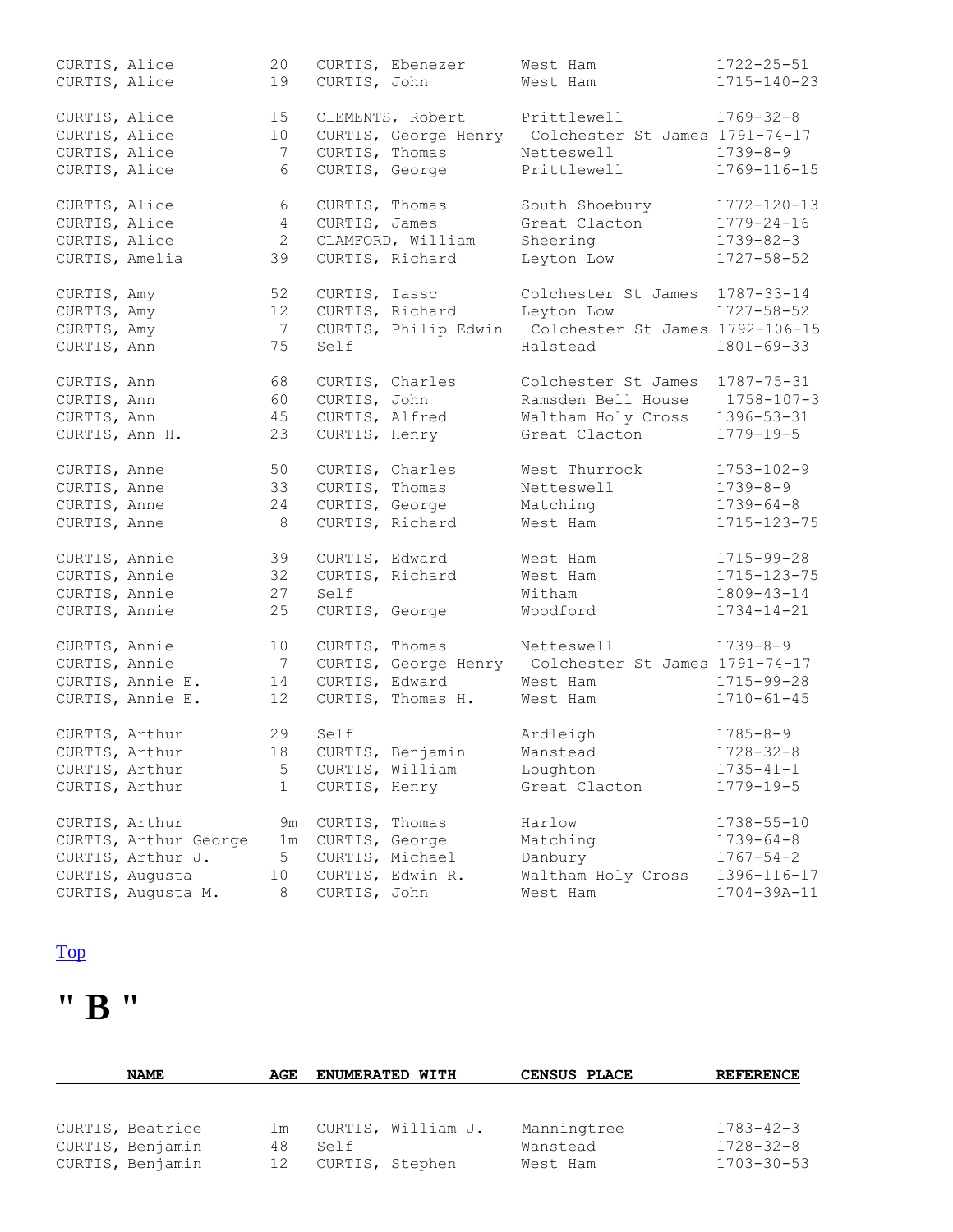|              | CURTIS, Benjamin J. 21 CURTIS, Mary |                 | Barking     | $1748 - 24 - 6$ |
|--------------|-------------------------------------|-----------------|-------------|-----------------|
| CURTIS, Bert |                                     | 1 CURTIS, James | Prittlewell | 1769-119-21     |

# **" C "**

| <b>NAME</b>          | <b>AGE</b>     | ENUMERATED WITH                | CENSUS PLACE                     | <b>REFERENCE</b>     |
|----------------------|----------------|--------------------------------|----------------------------------|----------------------|
|                      |                |                                |                                  |                      |
| CURTIS, Caroline     | 49             | CURTIS, William                | Layer De La Hay                  | $1797 - 35 - 7$      |
| CURTIS, Caroline     | 29             | CURTIS, John                   | West Ham                         | $1704 - 39A - 11$    |
| CORTES, Caroline     | $\overline{2}$ | CORTES, James                  | Romford                          | $1744 - 93 - 29$     |
| CURTIS, Cassandria   | 41             | CURTIS, John                   | Great Burstead                   | $1758 - 48 - 16$     |
|                      |                |                                |                                  |                      |
| CURTIS, Char. Ellen  | 15             | CURTIS, Jonas                  | Barking                          | $1749 - 52 - 50$     |
| CURTIS, Charity      | 55             | SCOTT, Henry                   | Copford                          | $1797 - 93 - 11$     |
| CURTIS, Charles      | 81             | Self                           | West Ham                         | $1711 - 8A - 3$      |
| CURTIS, Charles      | 69             | West Ham Union & School Leyton |                                  | $1729 - 98 - 14$     |
| CURTIS, Charles      | 63             | Self                           | Colchester St James              | $1787 - 75 - 31$     |
| CURTIS, Charles      | 58             | Self                           | Mistley                          | $1783 - 61 - 13$     |
| CURTIS, Charles      | 57             | LANDER, Carl                   | Leyton                           | $1725 - 110 - 10$    |
| CURTIS, Charles      | 51             | Self                           | West Thurrock                    | $1753 - 102 - 9$     |
| CURTIS, Charles      | 38             | Self                           | South Shoebury                   | 1772-120-13          |
| CURTIS, Charles      | 35             | Self                           | Prittlewell                      | $1769 - 124 - 31(a)$ |
|                      |                |                                |                                  |                      |
| CURTIS, Charles      | 27             | Self                           | West Ham                         | 1705-136-14          |
| CURTIS, Charles      | 25             | CURTIS, Charles                | West Thurrock                    | $1753 - 102 - 9$     |
| CURTIS, Charles      | 21             | Self                           | Woodford                         | $1734 - 61 - 18$     |
| CURTIS, Charles      | 20             | COUSINS, William               | Chelmsford                       | $1762 - 5 - 3$       |
| CURTIS, Charles      | 14             | CURTIS, George Henry           | Colchester St James 1791-74-17   |                      |
| CURTIS, Charles      | 10             | CURTIS, Stephen                | West Ham                         | $1703 - 30 - 53$     |
| CURTIS, Charles      | 4              | CURTIS, Thomas                 | Harlow                           | $1738 - 55 - 10$     |
| CURTIS, Charles F.E. | 24             | CURTIS, Felix Geo.             | Latchingdon & Snoreham 1775-40-1 |                      |
| CURTIS, Charles J.   | 24             | HICKS, Henry W.                | Chelmsford                       | $1763 - 5 - 4$       |
| CURTIS, Charles J.   | 6              | CURTIS, Jonas                  | Barking                          | $1749 - 52 - 50$     |
| CURTIS, Charles R.   | 21             | CURTIS, Sarah                  | Layton                           | $1725 - 4 - 3$       |
| CURTIS, Charles W.   | 2              | CURTIS, John                   | West Ham                         | $1704 - 39A - 11$    |
| CURTIS, Charlotte    | 73             | BARKER, James                  | Great Burstead                   | $1758 - 57 - 9$      |
| CURTIS, Charlotte    | 62             | Self                           | Walthamstow                      | $1731 - 102 - 6$     |
|                      |                |                                |                                  |                      |
| CURTIS, Charlotte    | 38             | CURTIS, Jonas                  | Barking                          | $1749 - 52 - 50$     |
| CURTIS, Charlotte    |                | 25 CURTIS, John                | Romford                          | $1745 - 4 - 1$       |
| CURTIS, Charlotte    | 15             | CURTIS, James                  | Great Clacton                    | $1779 - 24 - 16$     |
| CURTIS, Charlotte    | $\overline{4}$ | CURTIS, John                   | West Ham                         | $1704 - 39A - 11$    |
| CURTIS, Charlotte    | 2m             | CURTIS, James                  | Layer De La Hay                  | $1797 - 34 - 6$      |
| CURTIES, Chas.       | 73             | SUMMERS, Chas.                 | Widford                          | $1763 - 113 - 2$     |
| CURTIS, Chas. H.     | 20             | FINCH, Henry                   | Rayleigh                         | $1768 - 25 - 4$      |
| CURTIS, Chas. J.     | 6              | CURTIS, John                   | Brentwood                        | $1749 - 13 - 19$     |
|                      |                |                                |                                  |                      |
| CURTIS, Chas. W.     | 9              | CURTIS, William                | West Ham                         | $1704 - 78 - 30$     |
| CURTIS, Clara Jane   | 18             | CURTIS, Jonas                  | Barking                          | $1749 - 52 - 50$     |
| CURTIS, Cornelia     | 48             | ABRAMS, Michael M.             | West Ham                         | $1709 - 55 - 2$      |
| CURTIS, Cornelius    | 11             | CURTIS, Philip Edwin           | Colchester St James 1792-106-15  |                      |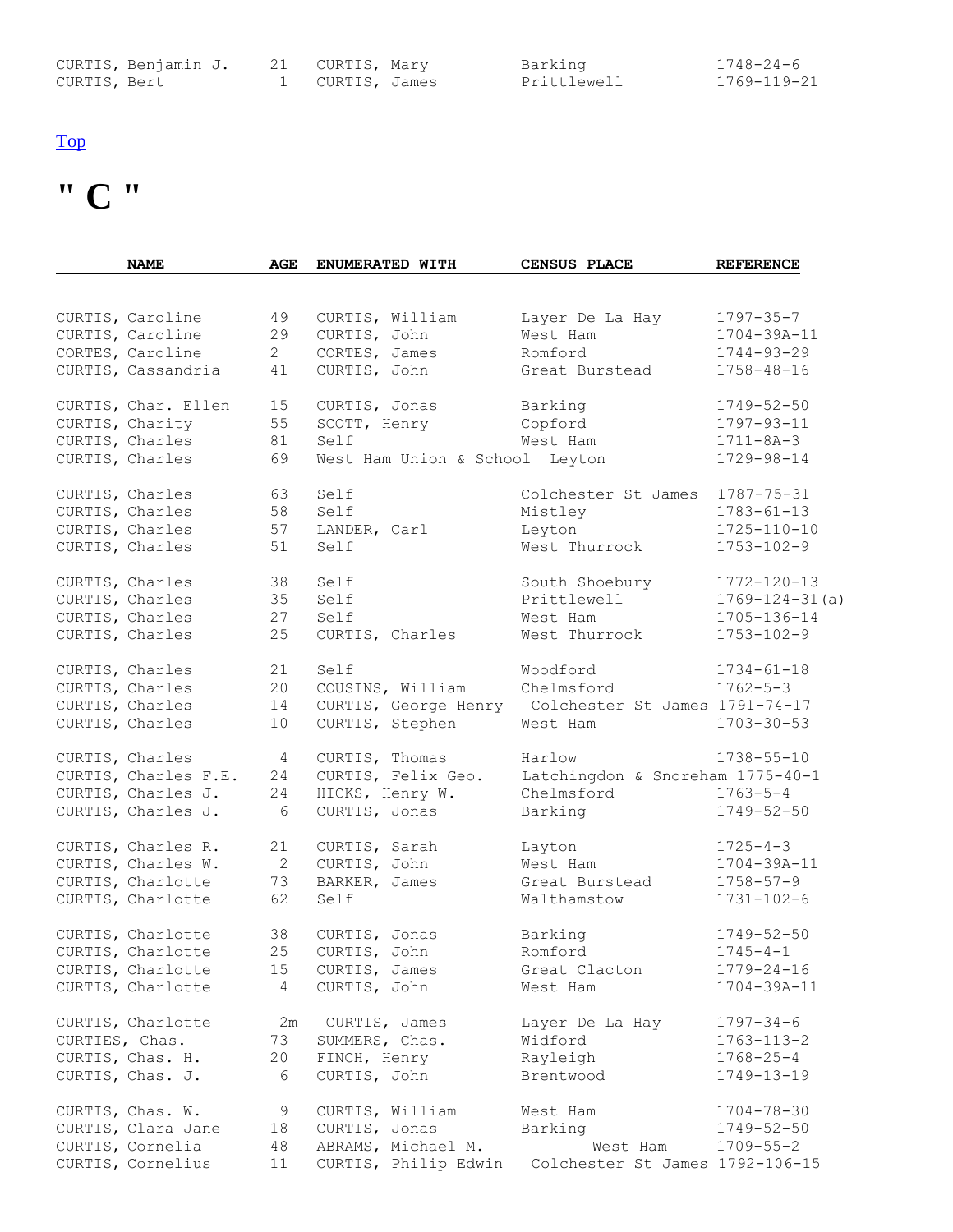# **" D "**

|                | <b>NAME</b>      | AGE | <b>ENUMERATED WITH</b> | CENSUS PLACE    | <b>REFERENCE</b> |
|----------------|------------------|-----|------------------------|-----------------|------------------|
|                |                  |     |                        |                 |                  |
|                |                  |     |                        |                 |                  |
| CURTIS, Daniel |                  | 57  | Self                   | Great Clacton   | $1779 - 26 - 19$ |
| CURTIS, Daniel |                  | 10  | CURTIS, James          | Great Clacton   | $1779 - 24 - 16$ |
| CURTIS, David  |                  | 31  | CURTIS, Robert         | Sible Hedingham | $1804 - 7 - 8$   |
|                | CURTIS, David W. | 40  | Self                   | Great Burstead  | $1758 - 13 - 20$ |
|                | CURTEYS, Davies  | 22  | CURTEYS, Thomas        | West Ham        | $1723 - 21 - 37$ |

#### [Top](http://www.curtis-curtiss.com/pub/archives/extractions/england/essex/1881_census/ess_curtis_idx.html#top)

# **" E "**

|                | <b>NAME</b>                 | <b>AGE</b>   | ENUMERATED WITH    | CENSUS PLACE          | <b>REFERENCE</b>    |
|----------------|-----------------------------|--------------|--------------------|-----------------------|---------------------|
|                |                             |              |                    |                       |                     |
|                | CURTIS, Ebenezer            | 55           | Self               | West Ham              | $1722 - 25 - 51$    |
| CURTIS, Edith  |                             | 13           | CURTIS, William    | Loughton              | $1735 - 41 - 1$     |
| CURTIS, Edith  |                             | $\mathbf{2}$ | CURTIS, Edward     | West Ham              | $1715 - 99 - 28$    |
| CURTIS, Edith  |                             | $\mathbf{1}$ | CURTIS, Henry      | Halstead              | $1801 - 83 - 19$    |
|                | CURTIS, Edith J.            | 30           | CURTIS, Margaret   | Colchester St James   | $1789 - 44 - 21$    |
| CURTIS, Edmund |                             | 8            | CURTIS, William J. | Manningtree           | $1783 - 42 - 3$     |
| CURTIS, Edward |                             | 45           | Self               | Waltham Holy Cross    | $1396 - 27 - 47$    |
| CURTIS, Edward |                             | 41           | Self               | West Ham              | $1715 - 99 - 28$    |
| CURTIS, Edward |                             | 31           | CURTIS, Edward C.  | West Ham              | $1722 - 73 - 1$     |
| CURTIS, Edward |                             | 23           | JEFFERY, Mary A.   | Great Chesterford     | $1817 - 10 - 13$    |
| CURTIS, Edward |                             | 16           | CURTIS, William    | Barking               | $1746 - 73 - 18$    |
| CURTIS, Edward |                             | 14           | CURTIS, Maria      | West Ham              | $1706 - 123 - 7$    |
| CURTIS, Edward |                             | 13           | MASON, John L.     | Chigwell              | $1736 - 58 - 15$    |
| CURTIS, Edward |                             | 2m           | CURTIS, William A. | West Ham              | $1704 - 50 - 38$    |
|                | CURTIS, Edward C.           | 63           | Self               | West Ham              | $1722 - 73 - 1$     |
|                | CURTIS, Edward C.           | 26           | FORD, Mary Ann     | West Ham              | $1708 - 26 - 47$    |
|                | CURTEIS, Edward Whitaker 27 |              | Infantry Camp      | Colchester St Botolph | $1789 - 68 - 8$     |
|                | CURTIS, Edwin R.            | 36           | Self               | Waltham Holy Cross    | 1396-116-17         |
|                | CURTIS, Eleanor             | 70           | CURTIS, William    | Layer De La Hay       | $1797 - 37 - 12$    |
| CURTIS, Elijah |                             | 55           | Self               | Great Maplestead      | $1803 - 79 - 8$ (b) |
| CURTIS, Eliza  |                             | 53           | CURTIS, George     | West Ham              | $1705 - 32 - 57$    |
| CURTIS, Eliza  |                             | 53           | Self               | West Ham              | $1708 - 74 - 18$    |
| CURTIS, Eliza  |                             | 43           | CURTIS, Mary Ann   | Romford               | 1743-100-29         |
| CURTIS, Eliza  |                             | 28           | CURTIS, Thomas H.  | West Ham              | $1710 - 61 - 45$    |
| CURTIS, Eliza  |                             | 20           | CURTIS, Henry      | Sible Hedingham       | $1804 - 37 - 8$     |
| CURTIS, Eliza  |                             | 17           | SELBY, Matthew     | Great Hallingbury     | $1404 - 108 - 7$    |
| CURTIS, Eliza  |                             | 16           | CURTIS, William    | Layer De La Hay       | $1797 - 37 - 12$    |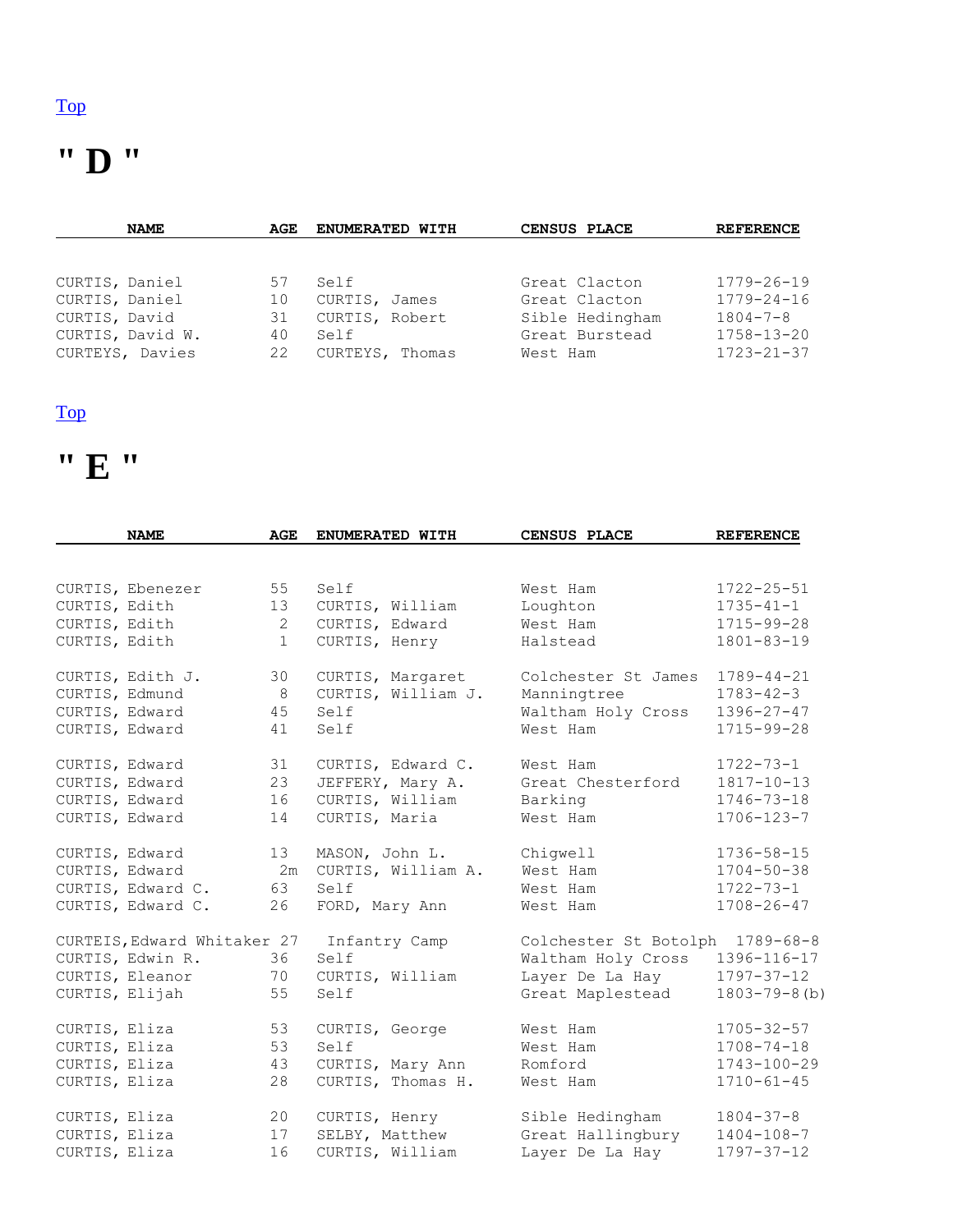| CURTIS, Eliza  |                    | 10              |                 | CURTIS, William      | Barking                                               | $1746 - 73 - 18$     |
|----------------|--------------------|-----------------|-----------------|----------------------|-------------------------------------------------------|----------------------|
| CURTIS, Eliza  |                    | 10              |                 | CURTIS, Samuel J.    | Hornchurch                                            | $1750 - 58 - 9$      |
| CURTIS, Eliza  |                    | 6               | CURTIS, John    |                      | West Ham                                              | $1711 - 35 - 59$     |
|                | CURTIS, Eliza R.   | 8               | CURTIS, Jonas   |                      | Barking                                               | $1749 - 52 - 50$     |
|                | CURTIS, Elizabeth  | 68              |                 | CURTIS, Felix Geo.   | Latchingdon & Snoreham 1775-40-1                      |                      |
|                | CURTIS, Elizabeth  | 59              | Self            |                      | Great Maplestead                                      | $1803 - 78 - 5$      |
|                | CURTIS, Elizabeth  | 55              | CURTIS, Daniel  |                      | Great Clacton                                         | $1779 - 26 - 19$     |
|                | CURTIS, Elizabeth  | 54              |                 | ROBINSON, William P. | Lexden                                                | $1790 - 23 - 39$     |
|                | CURTIS, Elizabeth  | 51              | CURTIS, James   |                      | Haverhill                                             | $1822 - 33 - 62$     |
|                | CURTIS, Elizabeth  | 28              | CURTIS, Thomas  |                      | Great Baddow                                          | $1766 - 94 - 25$     |
|                | CURTIS, Elizabeth  | 20              | CURTIS, Robert  |                      | Great Clacton                                         | $1779 - 35 - 5$      |
|                | CURTIS, Elizabeth  | 1               | CURTIS, John    |                      | West Ham                                              | 1717-113-37          |
| CURTIS, Ellen  |                    | 56              | CURTIS, Thomas  |                      | Great Holland                                         | $1779 - 93 - 15$     |
|                |                    |                 |                 |                      |                                                       |                      |
| CURTIS, Ellen  |                    | 28              | CURTIS, John    |                      | Brentwood                                             | $1756 - 13 - 19$     |
| CURTIS, Ellen  |                    | 9               | CURTIS, Edward  |                      | Waltham Holy Cross                                    | $1396 - 27 - 47$     |
| CURTIS, Ellen  |                    | $\epsilon$      | CURTIS, James   |                      | Great Clacton                                         | $1779 - 24 - 16$     |
| CURTIS, Ellen  |                    | $\mathbf{1}$    |                 | THOMPSON, Charles    | Walthanstow                                           | $1731 - 11 - 15$     |
|                |                    |                 |                 |                      |                                                       |                      |
| CURTIS, Ellen  |                    | $\mathbf{1}$    | CURTIS, Charles |                      | South Shoebury                                        | $1772 - 120 - 13$    |
| CURTIS, Ellen  |                    | 1 <sub>m</sub>  |                 | CURTIS, William J.   | West Ham                                              | $1715 - 41 - 27$     |
|                | CURTIS, Ellen L.   | 27              | CURTIS, George  |                      | Prittlewell                                           | 1769-116-15          |
|                | CURTIS, Ellen L.   | 2               |                 | CURTIS, William J.   | Manningtree                                           | $1783 - 42 - 3$      |
|                | CURTIS, Ellen M.   | 22              | CURTIS, Fanny   |                      | Rayleigh                                              | $1768 - 17 - 28$     |
|                | CURTIS, Ellen M.A. | 34              |                 | CURTIS, William J.   | Manningtree                                           | $1783 - 42 - 3$      |
| CURTIS, Emily  |                    | 44              | CURTIS, Thomas  |                      | Prittlewell                                           | $1770 - 40 - 33$     |
| CURTIS, Emily  |                    | 30              | CURTIS, Robert  |                      | Maldon St Marys                                       | $1776 - 75 - 5$      |
|                |                    |                 |                 |                      |                                                       |                      |
| CURTIS, Emily  |                    | 15              |                 |                      | MILLS, Benjm. Johnson Theydon Garnon                  | $1737 - 76 - 12$     |
| CURTIS, Emily  |                    | 15              | CURTIS, Samuel  |                      | Halstead                                              | $1801 - 67 - 30$     |
| CURTIS, Emily  |                    | 11              | MAINE, Walter   |                      | Great Clacton                                         | $1779 - 51 - 1$      |
| CURTIS, Emily  |                    | 10              | MONK, Benjamin  |                      | Sheering                                              | $1739 - 88 - 16$     |
| CURTIS, Emily  |                    | 8               | CURTIS, Thomas  |                      | Netteswell                                            | $1739 - 8 - 9$       |
| CURTIS, Emily  |                    | $6\phantom{.}6$ | CURTIS, George  |                      | Prittlewell                                           | 1769-116-15          |
| CURTIS, Emily  |                    | 6               |                 | CURTIS, Joseph       | Prittlewell                                           | $1769 - 124 - 31(b)$ |
| CURTIS, Emily  |                    | 4               |                 | JOHNSON, William     | Halstead                                              | $1802 - 44 - 10$     |
| CURTIS, Emily  |                    | 2               |                 | CURTIS, Richard      | West Ham                                              | $1715 - 123 - 75$    |
|                | CURTIS, Emily L.   | 23              |                 | CURTIS, William A.   | West Ham                                              | $1704 - 50 - 38$     |
|                | CURTIS, Emily M.   | 19              | CURTIS, Elijah  |                      | Great Maplestead                                      | $1803 - 79 - 8$ (b)  |
| CURTIS, Emma   |                    | 55              |                 | CURTIS, Elijah       | Great Maplestead                                      | $1803 - 79 - 8$ (b)  |
|                |                    |                 |                 |                      |                                                       |                      |
| CURTIS, Emma   |                    | 41              | CURTIS, James   |                      | Great Clacton                                         | $1779 - 24 - 16$     |
| CURTIS, Emma   |                    | 39              |                 | CURTIS, David W.     | Great Burstead                                        | $1758 - 13 - 20$     |
| CURTIS, Emma   |                    | 31              | CURTIS, John    |                      | Stanford Le Hope                                      | $1754 - 90 - 4$      |
| CORTES, Emma   |                    | 28              | CORTES, James   |                      | Romford                                               | $1744 - 93 - 29$     |
| CURTIS, Emma   |                    | 15              |                 |                      | GOODCHILD, John Charles Waltham Holy Cross 1396-31-56 |                      |
| CURTIS, Emma   |                    | 14              | CURTIS, Samuel  |                      | Halstead                                              | $1801 - 67 - 30$     |
|                | CURTIS, Emma Jane  | 8 <sup>8</sup>  |                 |                      | Merch. Seamans Orphan Asy. - Wanstead                 | 1729-86-5            |
|                | CURTIS, Emmeline   | 30              | CURTIS, James   |                      | West Ham                                              | $1714 - 17 - 28$     |
|                |                    |                 |                 |                      |                                                       |                      |
| CURTIS, Ernest |                    | $\mathbf{1}$    |                 | CURTIS, Richard      | Leyton Low                                            | $1727 - 58 - 52$     |
| CURTIS, Esther |                    | 35              |                 | CURTIS, Charles      | Prittlewell                                           | $1769 - 124 - 31(a)$ |
|                | CURTIS, Esther     | 11              | PARSONS, Geo.   |                      | Barking                                               | $1749 - 28 - 1$      |
| CORTES, Ethel  |                    | 11m             |                 | CORTES, James        | Romford                                               | $1744 - 93 - 29$     |
|                | CURTIS, Ethel P.   | 5m              |                 | CURTIS, William K.   | Chelmsford                                            | $1762 - 98 - 17$     |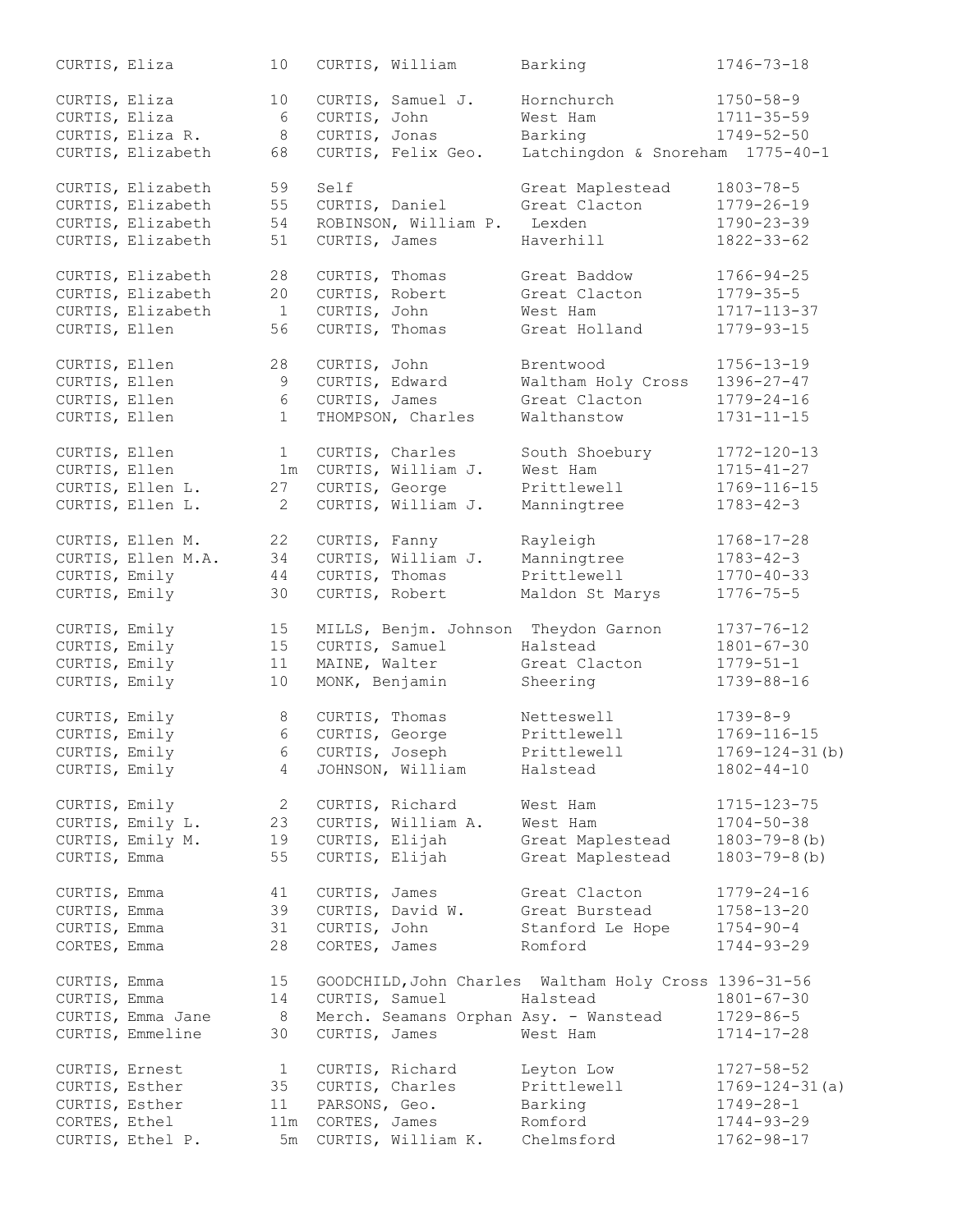**" F "** 

|                | <b>NAME</b>          | AGE               | ENUMERATED WITH    | CENSUS PLACE                     | <b>REFERENCE</b>  |
|----------------|----------------------|-------------------|--------------------|----------------------------------|-------------------|
|                |                      |                   |                    |                                  |                   |
| CURTIS, Famona |                      | 40                | CURTIS, James      | Layer De La Hay                  | $1797 - 34 - 6$   |
| CURTIS, Fanny  |                      | 46                | Self               | Rayleigh                         | $1768 - 17 - 28$  |
| CURTIS, Fanny  |                      | 28                | CURTIS, Geo. Edw.  | West Ham                         | $1712 - 112 - 22$ |
|                | CURTICE, Fanny       | 17                | FRANCIS, Samuel    | Harwich St Nicholas              | $1781 - 86 - 2$   |
|                | CURTIS, Fanny M.     | 25                | FINCH, Henry       | Rayleigh                         | $1768 - 25 - 4$   |
|                | CURTIS, Felix Geo.   | 78                | CURTIS, Felix Geo. | Latchingdon & Snoreham 1775-40-1 |                   |
| CURTIS, Flora  |                      | 6                 | THOMPSON, Charles  | Walthanstow                      | $1731 - 11 - 15$  |
|                | CURTIS, Florence     | 3                 | CURTIS, James      | Saffron Walden                   | $1818 - 90 - 29$  |
|                | CURTIS, Florence E.  | $\overline{4}$    | CURTIS, Jonas      | Barking                          | $1749 - 52 - 50$  |
|                | CURTIS, Florence M.  | 3                 | CURTIS, Edwin R.   | Waltham Holy Cross               | 1396-116-17       |
|                | CURTIS, Frances M.   | 5                 | CURTIS, Thomas     | Great Baddow                     | $1766 - 94 - 25$  |
|                | CURTIS, Francis      | 3                 | CURTIS, Edward     | West Ham                         | $1715 - 99 - 28$  |
| CURTIS, Frank  |                      | 21                | CURTIS, Ebenezer   | West Ham                         | $1722 - 25 - 51$  |
| CURTIS, Frank  |                      | 13                | BOXOLD, Benjamin   | Dovercourt                       | $1781 - 13 - 19$  |
| CURTIS, Frank  |                      | 6                 | CURTIS, Richard    | Leyton Low                       | $1727 - 58 - 52$  |
| CURTIS, Fred.  |                      | 19                | CURTIS, John       | Great Burstead                   | $1758 - 48 - 16$  |
|                | CURTIS, Frederick    | 48                | Self               | Castle Hedingham                 | $1804 - 76 - 3$   |
|                | CURTIS, Frederick    | 15                | POULTER, Robert    | White Colne                      | $1803 - 29 - 7$   |
|                | CURTIS, Frederick    | $12 \overline{ }$ | MONK, George       | Willingale Doe                   | $1740 - 42 - 6$   |
|                | CURTIS, Frederick    | $\,8\,$           | CURTIS, Stephen    | West Ham                         | $1703 - 30 - 53$  |
|                | CURTIS, Frederick E. | 6                 | CURTIS, Thomas H.  | West Ham                         | $1710 - 61 - 45$  |
|                | CURTIS, Frederick T. | 23                | CURTIS, Sarah      | Layton                           | $1725 - 4 - 3$    |
|                | CURTIS, Fredk. Chas. | 5                 | CURTIS, Charles    | South Shoebury                   | $1772 - 120 - 13$ |
|                | CURTIS, Fredrick     | $\mathbf{1}$      | CURTIS, Thomas     | Netteswell                       | $1739 - 8 - 9$    |

# **" G "**

|                                                                      | <b>NAME</b>       | AGE                  | <b>ENUMERATED</b><br>WITH                          | CENSUS PLACE                                           | <b>REFERENCE</b>                                                           |
|----------------------------------------------------------------------|-------------------|----------------------|----------------------------------------------------|--------------------------------------------------------|----------------------------------------------------------------------------|
|                                                                      |                   |                      |                                                    |                                                        |                                                                            |
| CURTIS, George<br>CURTIS, George<br>CURTIS, George                   | CURTIS, Geo. Edw. | 35<br>67<br>63<br>62 | Self<br>Self<br>Epping Union<br>Self               | West Ham<br>Great Burstead<br>Theydon Garnon<br>Chapel | $1712 - 112 - 22$<br>$1758 - 8 - 9$<br>$1737 - 84 - 28$<br>$1799 - 50 - 8$ |
| CURTIS, George<br>CURTIS, George<br>CURTIS, George<br>CURTIS, George |                   | 56<br>56<br>54<br>53 | RICHARDSON, Arthur<br>BUTTLE, John<br>Self<br>Self | West Ham<br>Barking<br>Great Burstead<br>Woodford      | $1722 - 39 - 13$<br>$1748 - 47 - 26$<br>$1758 - 5 - 3$<br>$1734 - 13 - 20$ |
| CURTIS, George<br>CURTIS, George                                     |                   | 51<br>51             | Self<br>Self                                       | West Ham<br>Halstead                                   | $1705 - 32 - 57$<br>$1801 - 48 - 33$                                       |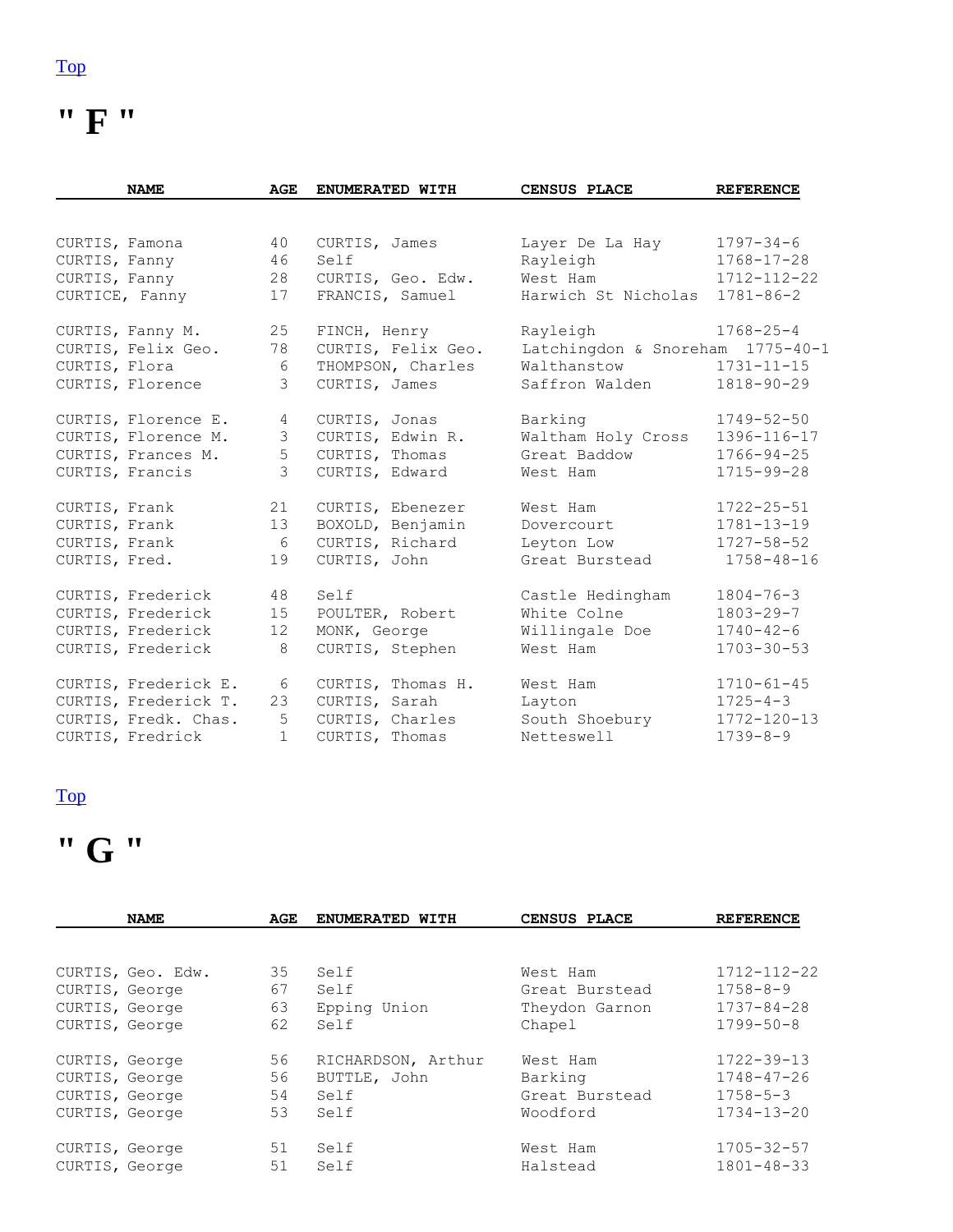| CURTIS, George |                                    | 45              |                | NUNN, James T.    | Fobbing                                             | $1755 - 15 - 4$    |
|----------------|------------------------------------|-----------------|----------------|-------------------|-----------------------------------------------------|--------------------|
| CURTIS, George |                                    | 35              |                |                   | CURTIS, Elizabeth Great Maplestead                  | $1803 - 78 - 5$    |
| CURTIS, George |                                    | 34              | Self           |                   | Prittlewell                                         | $1769 - 116 - 15$  |
| CURTIS, George |                                    | 26              | Self           |                   | Matching                                            | $1739 - 64 - 8$    |
| CURTIS, George |                                    | 24              |                | CURTIS, William   | Layer De La Hay                                     | $1797 - 37 - 12$   |
| CURTIS, George |                                    | 22              | CURTIS, Thomas |                   | Halstead                                            | $1801 - 45 - 27$   |
|                | CURTISS, George                    | 20              |                | Theodore (Vessel) | Corringham                                          | $1755 - 101 - - -$ |
| CURTIS, George |                                    | 19              | CURTIS, James  |                   | West Ham                                            | $1719 - 83 - 48$   |
| CURTIS, George |                                    | 19              |                | CURTIS, Mary      | Barking                                             | $1748 - 24 - 6$    |
| CURTIS, George |                                    | 18              |                | CURTIS, James     | West Ham                                            | $1714 - 17 - 28$   |
| CURTIS, George |                                    | 16              |                | CURTIS, Samuel J. | Hornchurch                                          | $1750 - 58 - 9$    |
| CURTIS, George |                                    | 15              | CURTIS, James  |                   | Layer De La Hay                                     | $1797 - 34 - 6$    |
| CURTIS, George |                                    | 11              |                | CURTIS, Michael   | Danbury                                             | $1767 - 54 - 2$    |
| CURTIS, George |                                    | 10              |                | CURTIS, Thomas    | Harlow                                              | $1738 - 55 - 10$   |
| CURTIS, George |                                    | 8               |                | CURTIS, John      | West Ham                                            | $1711 - 35 - 59$   |
| CURTIS, George |                                    | 5               |                |                   | CURTIS, George Henry Colchester St James 1791-74-17 |                    |
| CURTIS, George |                                    | $4\overline{ }$ |                |                   | CURTIS, George Prittlewell                          | 1769-116-15        |
| CURTIS, George |                                    | $\mathbf 1$     |                | CURTIS, William   | Barking                                             | $1746 - 73 - 18$   |
|                | CURTIS, George C.                  | 9               |                | CURTIS, Alfred    | Waltham Holy Cross                                  | $1396 - 53 - 31$   |
|                | CURTIS, George Henry 38            |                 | Self           |                   | Colchester St James                                 | $1791 - 74 - 17$   |
|                | CURTIS, George W.                  | 27              |                | CURTIS, George    | Chapel                                              | $1799 - 50 - 8$    |
|                | CURTIS, Gerge W.                   | 15              |                | CURTIS, William   | West Ham                                            | $1704 - 78 - 30$   |
|                | 34<br>CURTIS, Gertrude             |                 |                | CURTIS, Margaret  | Colchester St James                                 | $1789 - 44 - 21$   |
|                | CURTIS, Gertrude<br>$\overline{7}$ |                 |                | CURTIS, Charles   | West Thurrock                                       | $1753 - 102 - 9$   |
|                | CURTIS, Gertrude A.                | $\mathbf{1}$    | CURTIS, Jonas  |                   | Barking                                             | $1749 - 52 - 50$   |

# **" H "**

|               | <b>NAME</b>       | AGE            | ENUMERATED WITH                     | CENSUS PLACE        | <b>REFERENCE</b>  |
|---------------|-------------------|----------------|-------------------------------------|---------------------|-------------------|
|               |                   |                |                                     |                     |                   |
|               | CURTIS, Hannah    | 69             | BUTTLE, John                        | Barking             | $1748 - 47 - 26$  |
|               | CURTIS, Hannah    | 58             | CURTIS, Samuel                      | West Ham            | $1722 - 62 - 59$  |
|               | CURTIS, Hannah    | 44             | CURTIS, Stephen                     | West Ham            | $1703 - 30 - 53$  |
|               | CURTIS, Hannah    | 28             | CURTIS, John                        | Lambourne           | $1742 - 51 - 17$  |
|               | CURTIS, Hannah    | 22             | THOMASET, Theodore L.H. Walthamstow |                     | $1732 - 64 - 17$  |
|               | CURTIS, Harriet   | 41             | CURTIS, Michael West Ham            |                     | $1704 - 28 - 49$  |
|               | CURTISS, Harriet  | 14             | BURCHALL, John Dagenham             |                     | $1745 - 24 - 21$  |
|               | CURTIS, Harriet   | 13             | SOLTAN, George                      | Barking             | 1747-89-24        |
|               | CURTIS, Harriet   | 13             | CURTIS, Samuel J. Hornchurch        |                     | $1750 - 58 - 9$   |
| CURTIS, Harry |                   | $\overline{2}$ | CURTIS, George Henry                | Colchester St James | $1791 - 74 - 17$  |
|               | CURTIS, Harry J.  | 8m             | CURTIS, George                      | Prittlewell         | 1769-116-15       |
|               | CURTIS, Harwood   | 20             | Self                                | West Ham            | $1722 - 22 - 45$  |
|               | CURTIS, Henrietta | 12             | CURTIS, Eliza                       | West Ham            | $1708 - 74 - 18$  |
| CURTIS, Henry |                   | 58             | Self                                | Sible Hedingham     | $1804 - 37 - 8$   |
|               | CURTIS, Henry     |                | 32 Self                             | Halstead            | $1801 - 83 - 19$  |
| CURTIS, Henry |                   | 26             | Self                                | South Shoebury      | $1772 - 123 - 19$ |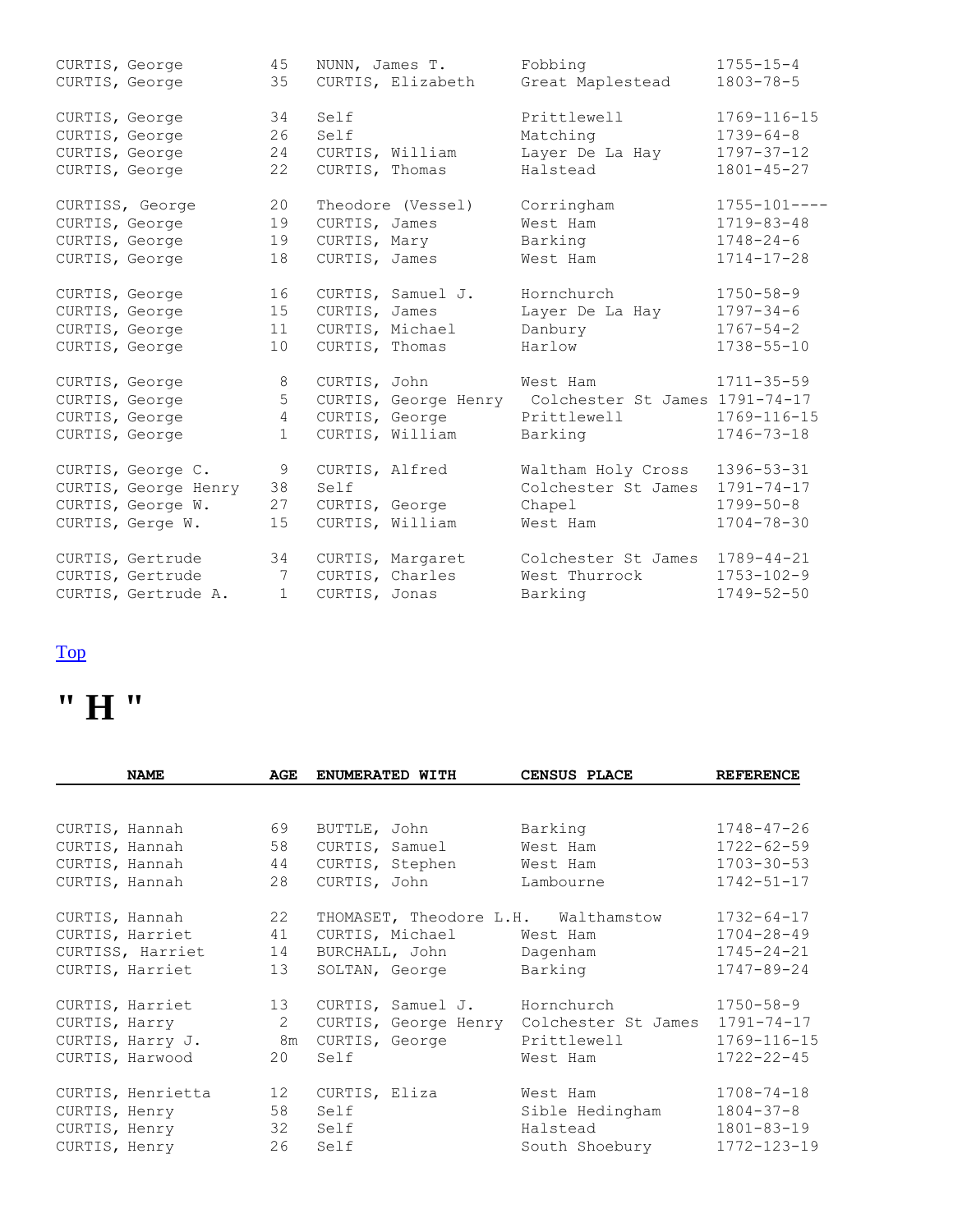| CURTIS, Henry |                                    | 23              | Self            |                    | Great Clacton                    | $1779 - 19 - 5$  |
|---------------|------------------------------------|-----------------|-----------------|--------------------|----------------------------------|------------------|
| CURTIS, Henry |                                    | 18              |                 | CURTIS, Samuel     | Halstead                         | $1801 - 67 - 30$ |
|               | CURTIS, Henry                      | 14              | CURTIS, John    |                    | West Ham                         | $1711 - 35 - 59$ |
| CURTIS, Henry |                                    | 13              | CURTIS, William |                    | Layer De La Hay                  | $1797 - 35 - 7$  |
|               |                                    |                 |                 |                    |                                  |                  |
| CURTIS, Henry |                                    | $7\phantom{.0}$ | CURTIS, Henry   |                    | Halstead                         | $1801 - 83 - 19$ |
|               | CURTIS, Henry                      | 2               |                 | CURTIS, James      | West Ham                         | $1714 - 17 - 28$ |
|               | CURTIS, Henry A. 18                |                 | REED, Henry     |                    | Saffron Walden                   | $1819 - 67 - 26$ |
|               | CURTIS, Henry Charles              | 15              | CURTIS, George  |                    | Matching                         | $1739 - 64 - 8$  |
|               | CURTIS, Henry E.                   | 36              |                 | CURTIS, Felix Geo. | Latchingdon & Snoreham 1775-40-1 |                  |
|               | CURTIS, Henry G.                   | 23              | CURTIS, Mary    |                    | Barking Sandar                   | $1748 - 24 - 6$  |
|               | CURTIS, Herbert                    | 20              |                 | CURTIS, William    | Shenfield                        | $1757 - 25 - 15$ |
|               | CURTIS, Herbert                    | 12              |                 | CURTIS, William    | Great Clacton                    | $1779 - 42 - 19$ |
|               |                                    |                 |                 |                    |                                  | $1756 - 13 - 19$ |
|               | CURTIS, Herbert E. 6m CURTIS, John |                 |                 |                    | Brentwood                        |                  |
|               | CURTIS, Hezekiah                   | 6               | CURTIS, James   |                    | Layer De La Hay                  | $1797 - 34 - 6$  |

# **" I "**

| <b>NAME</b>      | AGE | <b>ENUMERATED WITH</b> | CENSUS PLACE                   | <b>REFERENCE</b> |
|------------------|-----|------------------------|--------------------------------|------------------|
| CURTIS, Isaac    | 47  | Self                   | Colchester St James 1787-33-14 | $1734 - 13 - 20$ |
| CURTIS, Isabella | 51  | CURTIS, George         | Woodford                       |                  |

### [Top](http://www.curtis-curtiss.com/pub/archives/extractions/england/essex/1881_census/ess_curtis_idx.html#top)

# **" J "**

|               | <b>NAME</b>     | AGE             | ENUMERATED WITH     | CENSUS PLACE                | <b>REFERENCE</b>    |
|---------------|-----------------|-----------------|---------------------|-----------------------------|---------------------|
|               |                 |                 |                     |                             |                     |
|               | CURTIS, J.B.    | $6\overline{6}$ | CURTIS, William J.  | West Ham                    | 1715-41-27          |
|               | CURTIS ?, James | 69              | Self                | Layer De La Hay             | $1797 - 41 - 19$    |
| CURTIS, James |                 |                 | 66 Self             | Great Maplestead            | $1803 - 79 - 8(a)$  |
| CURTIS, James |                 | 65              | Self                | West Ham                    | $1719 - 83 - 48$    |
| CURTIS, James |                 | 60              | Self                | Halstead                    | $1801 - 46 - 29$    |
| CURTIS, James |                 | 58              | Self                | Matching                    | $1739 - 65 - 9$ (a) |
| CURTIS, James |                 | 56              | Self                | Havenhill                   | 1822-33-62          |
| CURTIS, James |                 | 51              | Self                | Prittlewell                 | 1769-119-21         |
| CURTIS, James |                 |                 | 47 BOREHAM, Solomon | Hornchurch                  | $1750 - 59 - 11$    |
| CURTIS, James |                 | 45              | Self                | Layer De La Hay             | $1797 - 34 - 6$     |
| CURTIS, James |                 | 39              | Self                | Great Clacton               | $1779 - 24 - 16$    |
| CORTES, James |                 | 32              | Self                | Romford                     | $1744 - 93 - 29$    |
| CURTIS, James |                 | 29              | Self                | Saffron Walden              | 1818-90-29          |
| CURTIS, James |                 |                 | 26 (vessel) - Alarm | East Tilbury                | $1755 - 59 - - -$   |
| CURTIS, James |                 | 23              | Self                | West Ham                    | 1714-17-28          |
| CURTIS, James |                 | 19              |                     | CURTIS, Thos. Great Clacton | $1779 - 21 - 9$     |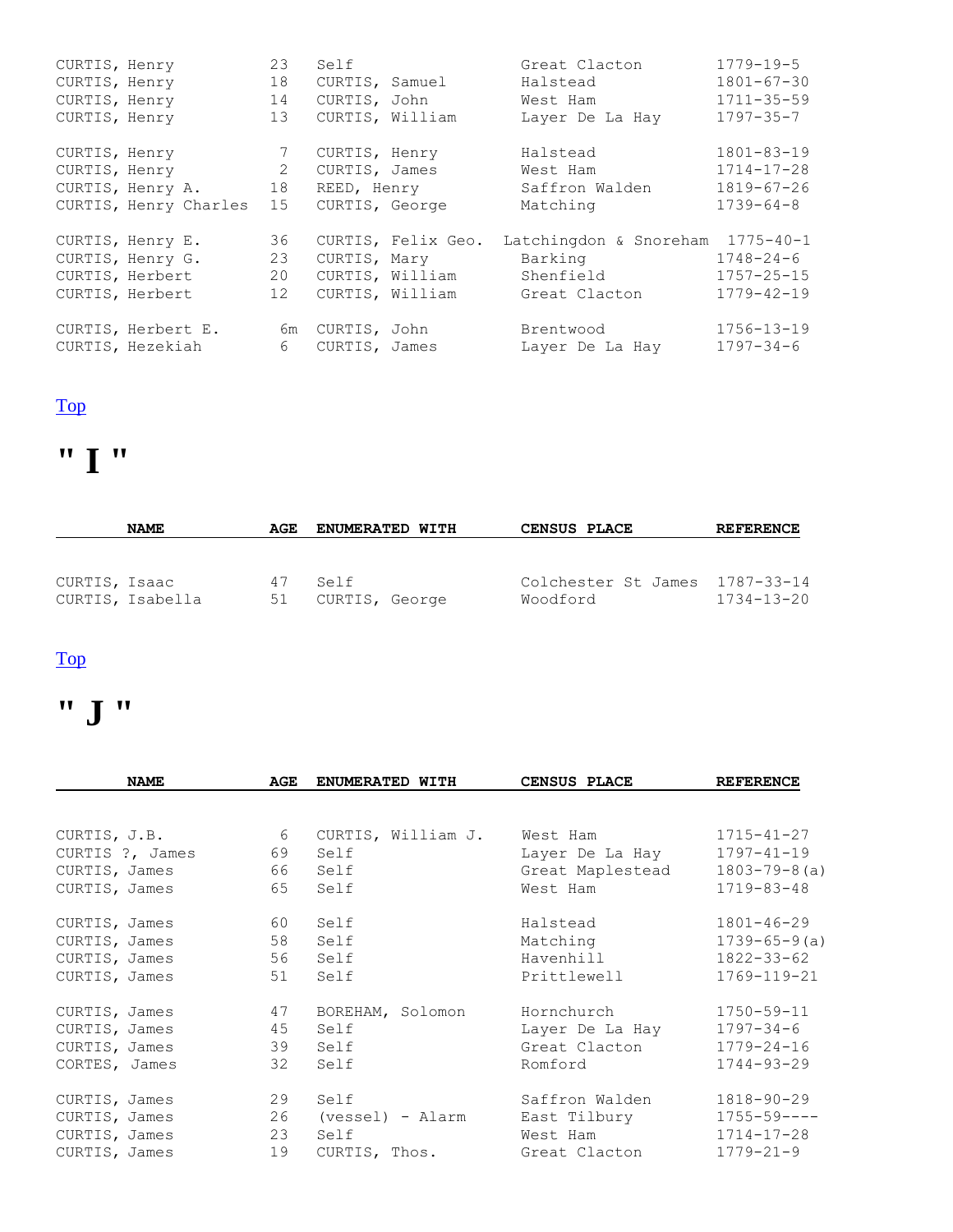| CURTIS, James  |                     | 19              | CURTIS, William                    | Great Clacton       | $1779 - 42 - 19$      |
|----------------|---------------------|-----------------|------------------------------------|---------------------|-----------------------|
| CURTIS, James  |                     | 12              | CURTIS, James                      | Prittlewell         | 1769-119-21           |
| CURTIS, James  |                     | 11              | CURTIS, Isaac                      | Colchester St James | 1787-33-14            |
| CURTIS, James  |                     | 10 <sup>°</sup> | CURTIS, William                    | Layer De La Hay     | $1797 - 35 - 8$       |
|                |                     |                 |                                    |                     |                       |
| CURTIS, James  |                     | 8               | CURTIS, Thomas                     | Harlow              | $1738 - 55 - 10$      |
| CURTIS, James  |                     | 5 <sup>1</sup>  | CURTIS, John                       | West Ham            | 1717-113-37           |
| CURTIS, James  |                     | 3m              | CURTIS, James                      | West Ham            | $1714 - 17 - 28$      |
|                | CURTIS, James Isaac | 60              | WAKER, William                     | Chelmsford          | $1763 - 81 - 51$      |
|                |                     |                 |                                    |                     |                       |
|                | CURTIS, James J.    | 26              | Self                               | Prittlewell         | $1769 - 82 - 8$       |
| CURTIS, Jane   |                     | 40              | VAUGHAM, Walter Hy.                | Chiqwell            | $1736 - 38 - 8$       |
| CURTIS, Jane   |                     | 37              | CURTIS, Samuel                     | Halstead            | $1801 - 67 - 30$      |
| CURTIS, Jane   |                     | 36              | CURTIS, Charles                    | South Shoebury      | $1772 - 120 - 13$     |
|                |                     |                 |                                    |                     |                       |
| CURTIS, Jane   |                     | 36              | CURTIS, Frederick                  | Castle Hedingham    | $1804 - 76 - 3$       |
| CURTIS, Jane   |                     | 25              | CURTIS, William J.                 | West Ham            | $1715 - 41 - 27$      |
|                |                     |                 |                                    | Prittlewell         |                       |
| CURTIS, Jane   |                     | 25              | CURTIS, Joseph                     |                     | $1769 - 124 - 31$ (b) |
| CURTIS, Jane   |                     | 16              | BONCEY, Annie                      | Great Clacton       | $1779 - 64 - 28$      |
|                |                     |                 |                                    |                     |                       |
| CURTIS, Jane   |                     | 3               | CURTIS, Charles                    | South Shoebury      | $1772 - 120 - 13$     |
|                | CURTIS, Jane E.     | 21              | CURTIS, Harwood                    | West Ham            | $1722 - 22 - 45$      |
|                | CURTIS, Jane J.     | 24              | CURTIS, James J.                   | Prittlewell         | $1769 - 82 - 8$       |
|                | CURTIS, Jane M.     | 63              | CURTIS, Edward C.                  | West Ham            | $1722 - 73 - 1$       |
|                |                     |                 |                                    |                     |                       |
| CURTIS, Jemima |                     | 28              | CURTIS, John                       | West Ham            | 1717-113-37           |
| CURTIS, Jessie |                     | 6               | CURTIS, Edward                     | West Ham            | 1715-99-28            |
| CURTIS, Jessie |                     | $\overline{4}$  | CURTIS, Henry                      | Halstead            | $1801 - 83 - 19$      |
| CURTIS, John   |                     | 72              | Self                               | Ramsden Bell House  | $1758 - 107 - 3$      |
|                |                     |                 |                                    |                     |                       |
| CURTIS, John   |                     | 69              | Self                               | Romford             | $1745 - 4 - 1$        |
| CURTIS, John   |                     | 67              | Union Workhouse                    | Great Burstead      | $1758 - 33 - 32$      |
| CURTIS, John   |                     | 64              | West Ham Union & School Leyton Low |                     | 1729-106-33           |
| CURTIS, John   |                     | 50              | GURNETT, John                      | Aveley              | $1752 - 59 - 10$      |
|                |                     |                 |                                    |                     |                       |
| CURTIS, John   |                     | 48              | Self                               | Willingale Doe      | $1740 - 42 - 5$       |
| CURTIS, John   |                     | 48              | Self                               | Sturmere            | $1821 - 54 - 8$       |
| CURTIS, John   |                     | 46              | THOMPSON, Charles                  | Walthanstow         | $1731 - 11 - 15$      |
| CURTIS, John   |                     | 42              | Self                               | Great Burstead      | $1758 - 48 - 16$      |
|                |                     |                 |                                    |                     |                       |
| CURTIS, John   |                     | 41              | Self                               | Brentwood           | $1756 - 13 - 19$      |
|                |                     |                 |                                    |                     |                       |
| CURTIS, John   |                     | 39              | Self                               | West Ham            | $1711 - 35 - 59$      |
| CURTIS, John   |                     | 35              | MIDDLETON, Charles                 | Barking             | $1748 - 23 - 3$       |
| CURTIS, John   |                     | 31              | Self                               | West Ham            | 1715-140-23           |
|                |                     |                 |                                    |                     |                       |
| CURTIS, John   |                     | 30              | Self                               | West Ham            | $1704 - 39A - 11$     |
| CURTIS, John   |                     | 29              | Self                               | Stanford Le Hope    | $1754 - 90 - 4$       |
| CURTIS, John   |                     | 27              | MANNING, William                   | East Ham            | 1723-103-39           |
| CURTIS, John   |                     | 26              | Self                               | West Ham            | 1717-113-37           |
|                |                     |                 |                                    |                     |                       |
| CURTIS, John   |                     | 25              | CURTIS, Charles                    | West Ham            | 1705-136-14           |
| CURTIS, John   |                     | 23              | Self                               | Lambourne           | $1742 - 51 - 17$      |
| CURTIS, John   |                     | 16              | CURTIS, Thomas                     | Harlow              | $1738 - 55 - 10$      |
| CURTIS, John   |                     | 16              | CURTIS, William                    | Layer De La Hay     | $1797 - 35 - 7$       |
|                |                     |                 |                                    |                     |                       |
| CURTIS, John   |                     | 9               | CURTIS, William                    | Great Clacton       | $1779 - 42 - 19$      |
| CURTIS, John   |                     | 8               | CURTIS, Samuel J.                  | Hornchurch          | $1750 - 58 - 9$       |
| CURTIS, John   |                     | 6               | CURTIS, John                       | West Ham            | $1704 - 39A - 11$     |
| CURTIS, John   |                     | 6               | CURTIS, William                    | Barking             | $1746 - 73 - 18$      |
|                |                     |                 |                                    |                     |                       |
|                | CURTIS, John Edd.   | 60              | Self                               | West Thurrock       | $1752 - 98 - 2$       |
|                | CURTIS, John J.     | 32              | DAVIS, Alice                       | East Ham            | $1724 - 103 - 17$     |
|                |                     |                 |                                    |                     |                       |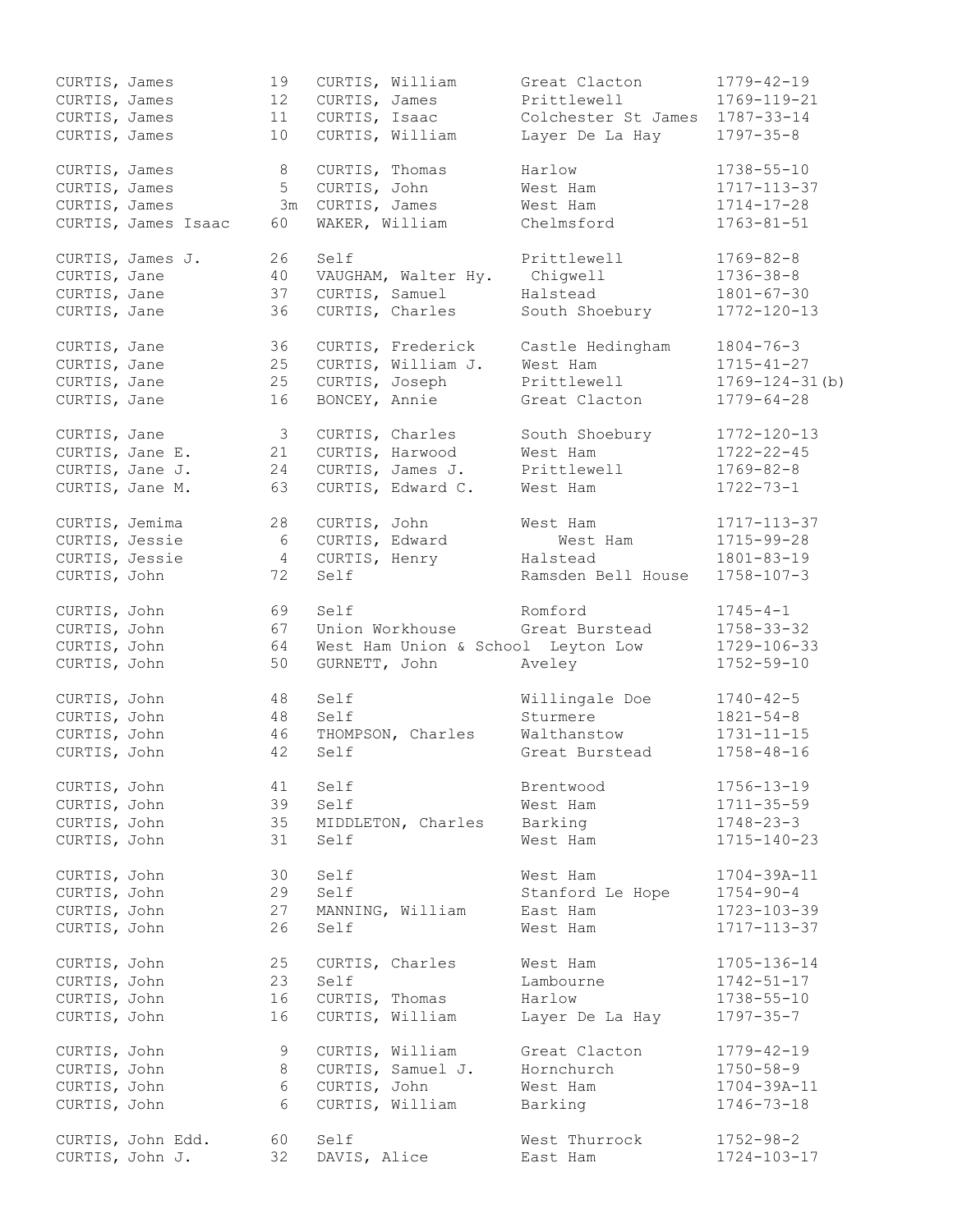| CURTIS, Jonas                                                        | CURTIS, John William | 13<br>39             | Merch. Seamans Orphan Asy. Wanstead<br>Self                          | Barking                                             | $1729 - 87 - 7$<br>$1749 - 52 - 50$                                              |
|----------------------------------------------------------------------|----------------------|----------------------|----------------------------------------------------------------------|-----------------------------------------------------|----------------------------------------------------------------------------------|
| CURTIS, Joseph<br>CURTIS, Joseph<br>CURTIS, Joseph<br>CURTISS Joseph |                      | 42<br>28<br>27<br>15 | Self<br>Shoeburyness Garrison South Shoebury<br>Self<br>ELSDON, John | Bowers Gifford<br>Prittlewell<br>Hatfield Pevereral | $1759 - 19 - 2$<br>$1772 - 125 - 23$<br>$1769 - 124 - 31(b)$<br>$1809 - 111 - 9$ |
| CURTIS, Joseps<br>CURTIS, Josiah<br>CURTIS, Julia                    | CURTIS, Joseph C.    | 50<br>42<br>12<br>50 | Self<br>WEBB, Charles<br>CURTIS, Michael<br>ROLPHE, Ann              | Birdbrook<br>Foulness<br>West Ham<br>Witham         | $1824 - 24 - 18$<br>$1772 - 111 - 28$<br>$1704 - 28 - 49$<br>$1809 - 56 - 4$     |
| CURTIS, Julia                                                        | CURTIS, Julia A.     | 37<br>11             | CURTIS, Edwin R.<br>CURTIS, Edwin R.                                 | Waltham Holy Cross<br>Waltham Holy Cross            | 1396-116-17<br>1396-116-17                                                       |



|               | <b>NAME</b> | AGE. | <b>ENUMERATED WITH</b> | CENSUS PLACE    | <b>REFERENCE</b> |
|---------------|-------------|------|------------------------|-----------------|------------------|
| CURTIS, Kate  |             | 17   | CURTIS, Stephen        | West Ham        | $1703 - 30 - 53$ |
| CURTIS, Kate  |             | 12   | CURTIS, James          | Layer De La Hay | $1797 - 34 - 6$  |
| CURTIS, Kezia |             | 58   | Self                   | Pebmarsh        | $1803 - 52 - 1$  |

#### [Top](http://www.curtis-curtiss.com/pub/archives/extractions/england/essex/1881_census/ess_curtis_idx.html#top)

# **" L "**

|                | <b>NAME</b>            | AGE          |                | <b>ENUMERATED WITH</b> | CENSUS PLACE  | <b>REFERENCE</b> |
|----------------|------------------------|--------------|----------------|------------------------|---------------|------------------|
|                |                        |              |                |                        |               |                  |
| CURTIS, Lillia |                        | 3            | CURTIS, Samuel |                        | Halstead      | $1801 - 68 - 31$ |
|                | CURTIS, Lillian        | 11m          | CURTIS, Roland |                        | West Ham      | $1708 - 54 - 34$ |
| CURTIS, Lilly  |                        | $\mathbf{1}$ | CURTIS, Thomas |                        | Great Baddow  | $1766 - 94 - 25$ |
| CURTIS, Louisa |                        | 22           |                | DAWSON, John S.        | West Ham      | $1723 - 51 - 10$ |
|                | CURTIS, Louisa Elizabe | -33          |                | CURTIS, William        | Weeley        | $1780 - 129 - 1$ |
| CURTIS, Lucy   |                        | 84           | Self           |                        | Great Clacton | $1779 - 18 - 4$  |
| CURTIS, Lucy   |                        | 57           |                | CURTIS, Benjamin       | Wanstead      | $1728 - 32 - 8$  |
| CURTIS, Lucy   |                        | 21           | NOAKES, Eliza  |                        | Great Warley  | $1751 - 62 - 33$ |
| CURTIS, Lucy   |                        | 14           |                | CURTIS, Stephen        | West Ham      | $1703 - 30 - 53$ |
|                | CURTIS, Lucy Jane      | 16           |                | CURTIS, Benjamin       | Wanstead      | $1728 - 32 - 8$  |

#### [Top](http://www.curtis-curtiss.com/pub/archives/extractions/england/essex/1881_census/ess_curtis_idx.html#top)

**" M "**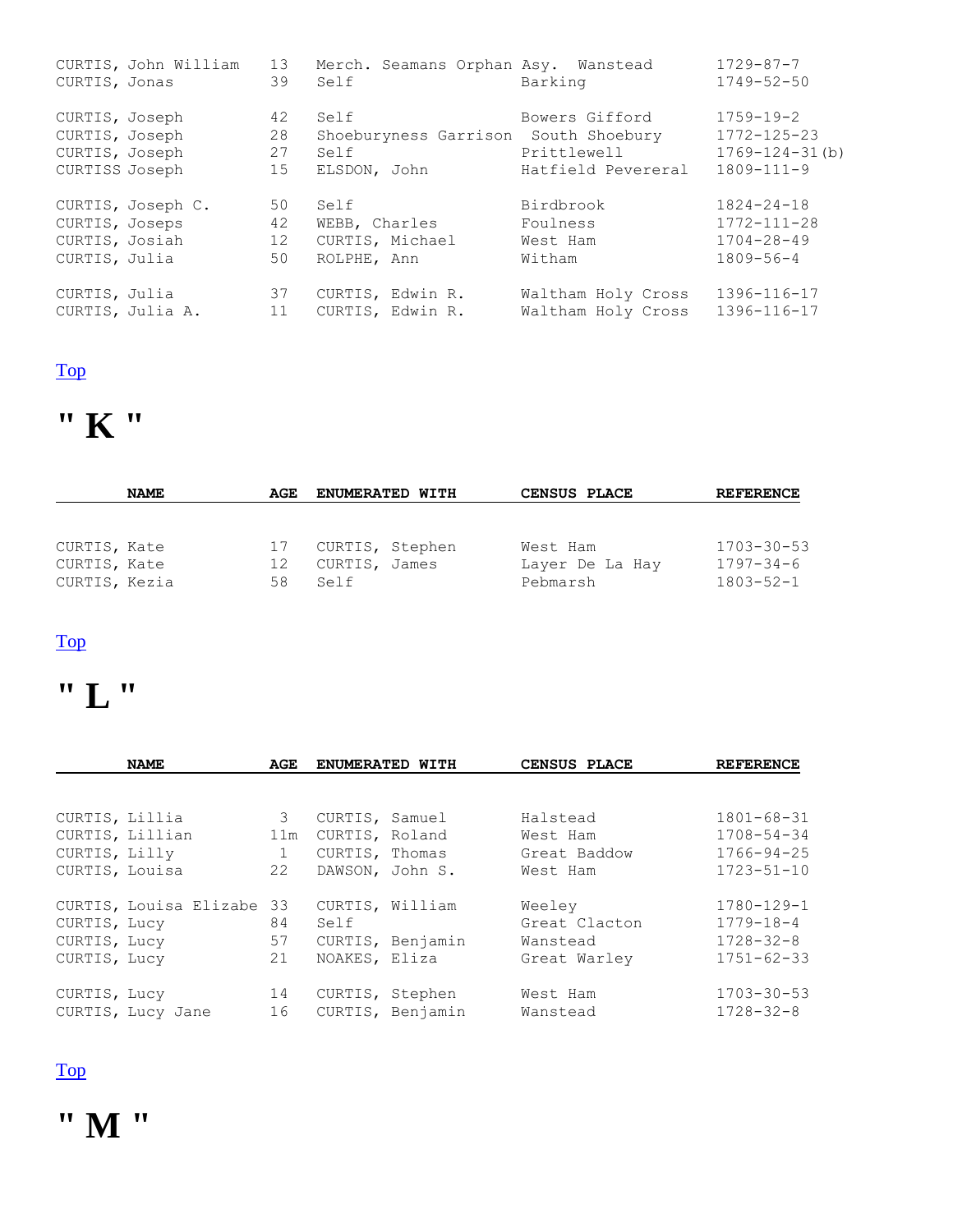|                | <b>NAME</b>        | AGE             | ENUMERATED WITH                                     | CENSUS PLACE        | <b>REFERENCE</b>  |
|----------------|--------------------|-----------------|-----------------------------------------------------|---------------------|-------------------|
|                |                    |                 |                                                     |                     |                   |
|                | CURTIS, Malioad    | 35              | CURTIS, John                                        | West Ham            | $1711 - 35 - 59$  |
|                | CURTIS, Margaret   | 35              | Self                                                | Colchester St James | $1789 - 44 - 21$  |
|                | CURTIS, Margaret   | 8m              | CURTIS, Edward                                      | Waltham Holy Cross  | $1396 - 27 - 47$  |
|                | CURTIS, Margarit   | 11              | CURTIS, Charles                                     | West Thurrock       | $1753 - 102 - 9$  |
| CURTIS, Maria  |                    | 54              | CURTIS, Thos.                                       | Great Clacton       | $1779 - 21 - 9$   |
| CURTIS, Maria  |                    | 48              | Self                                                | West Ham            | $1706 - 123 - 7$  |
| CURTIS, Maria  |                    |                 | CURTIS, Annie                                       | Witham              | 1809-43-14        |
|                |                    | 15              |                                                     |                     |                   |
|                | CURTIS, Maria Jane | 19              | CURTIS, Maria                                       | West Ham            | $1706 - 123 - 7$  |
| CURTIS, Martha |                    | 81              | Self                                                | Shenfield           | $1757 - 24 - 14$  |
|                | CURTEYS, Martha    | 59              | CURTEYS, Thomas                                     | West Ham            | $1723 - 21 - 37$  |
| CURTIS, Martha |                    | 24              | WALLIS, Susan                                       | Walthanstow         | $1731 - 15 - 24$  |
| CURTIS, Mary   |                    | 62              | HOLDEN, Philip M.                                   | Upminster           | $1750 - 75 - 6$   |
| CURTIS, Mary   |                    | 61              | CURTIS, Robert                                      | Sible Hedingham     | $1804 - 7 - 8$    |
| CURTIS, Mary   |                    | 60              | DAVIS, Authur                                       | West Ham            | $1723 - 54 - 15$  |
| CURTIS, Mary   |                    | 58              | Self                                                | Wanstead            | $1728 - 63 - 21$  |
| CURTIS, Mary   |                    | 55              | Self                                                | Barking             | $1748 - 24 - 6$   |
| CURTIS, Mary   |                    | 50              | CURTIS, William                                     | West Ham            | $1704 - 78 - 30$  |
| CURTIS, Mary   |                    | 39              | VELLEY, Arthur Curtis Great Baddow                  |                     | $1766 - 81 - 2$   |
| CURTIS, Mary   |                    | 29              | CURTIS, William                                     | West Ham            | $1722 - 65 - 66$  |
|                |                    |                 |                                                     |                     |                   |
| CURTIS, Mary   |                    | 29              | CORDER, Susan                                       | Halstead            | $1801 - 43 - 23$  |
| CURTIS, Mary   |                    | 26              | CURTIS, Henry                                       | Halstead            | $1801 - 83 - 19$  |
| CURTIS, Mary   |                    | 25              | ROSS, James                                         | Hatfield Broad Oak  | $1814 - 8 - 9$    |
| CURTESS Mary   |                    | 21              | GANNAWAY, Jane                                      | West Ham            | $1714 - 29 - 51$  |
| CURTIS, Mary   |                    | 21              | FAIRWEATHER, William Haverhill                      |                     | $1821 - 65 - 8$   |
| CURTIS, Mary   |                    | 15              | VINIALS, Ramon                                      | West Ham            | $1709 - 94 - 6$   |
| CURTIS, Mary   |                    | 15              | Forest Gate District Schl East Ham                  |                     | $1724 - 181 - 2$  |
| CURTIS, Mary   |                    | 10              | CURTIS, Edward                                      | West Ham            | $1715 - 99 - 28$  |
| CURTIS, Mary   |                    | $7\phantom{.0}$ | CURTIS, Edward                                      | Waltham Holy Cross  | $1396 - 27 - 47$  |
|                | CURTIS, Mary A.    | 57              | CURTIS, Charles                                     | Mistley             | $1783 - 61 - 13$  |
|                | CURTIS, Mary A.    | 50              | CURTIS, John                                        | Sturmere            | $1821 - 54 - 8$   |
|                | CURTIS, Mary A.    | 49              | CURTIS, Thomas                                      | Halstead            | $1801 - 45 - 27$  |
|                |                    |                 |                                                     |                     |                   |
|                | CURTIS, Mary A.    | 47              | CURTIS, Samuel J. Hornchurch                        |                     | $1750 - 58 - 9$   |
|                | CURTIS, Mary A.    | 38              | CURTIS, James                                       | Prittlewell         | 1769-119-21       |
|                | CURTIS, Mary A.    | 36              | CURTIS, Felix Geo. Latchingdon & Snoreham 1775-40-1 |                     |                   |
|                | CURTIS, Mary A.    | 14              | CURTIS, William                                     | Barking             | $1746 - 73 - 18$  |
|                | CURTIS, Mary Ann   | 66              | Self                                                | Romford             | $1743 - 100 - 29$ |
|                | CURTIS, Mary Ann   | 62              | CURTIS, William                                     | Shenfield           | $1757 - 25 - 15$  |
|                | CURTIS, Mary Ann   | 58              | MARSH, Eliza Ann C.C. Theydon Garnon                |                     | $1737 - 92 - 44$  |
|                | CURTIS, Mary Ann   | 54              | Self                                                | Southminster        | 1773-114-17       |
|                | CURTIS, Mary Ann   | 52              | CURTIS, Robert Great Clacton                        |                     | $1779 - 35 - 5$   |
|                | CURTIS, Mary Ann   | 38              | CURTIS, George Henry Colchester St James 1791-74-17 |                     |                   |
|                | CURTIS, Mary Ann   | 32              | CURTIS, William                                     | Loughton            | $1735 - 41 - 1$   |
|                | CURTIS, Mary Ann   | 28              | MANTHORP, Maurice Lovett Thorpe Le Soken            |                     | $1780 - 58 - 14$  |
|                |                    |                 |                                                     |                     |                   |
|                | CURTIS, Mary Ann   | 22              | SALTER, John Henry                                  | Tolleshunt D Aacy   | $1778 - 15 - 9$   |
|                | CURTIS, Mary Ann   | 15              | MARSHALL, Ainsworth                                 | Waltham Holy Cross  | $1396 - 15 - 23$  |
|                | CURTIS, Mary Ann   | 9               | CURTIS, James                                       | Layer De La Hay     | $1797 - 34 - 6$   |
|                | CURTIS, Mary Ann   | 2               | CURTIS, John                                        | West Ham            | 1717-113-37       |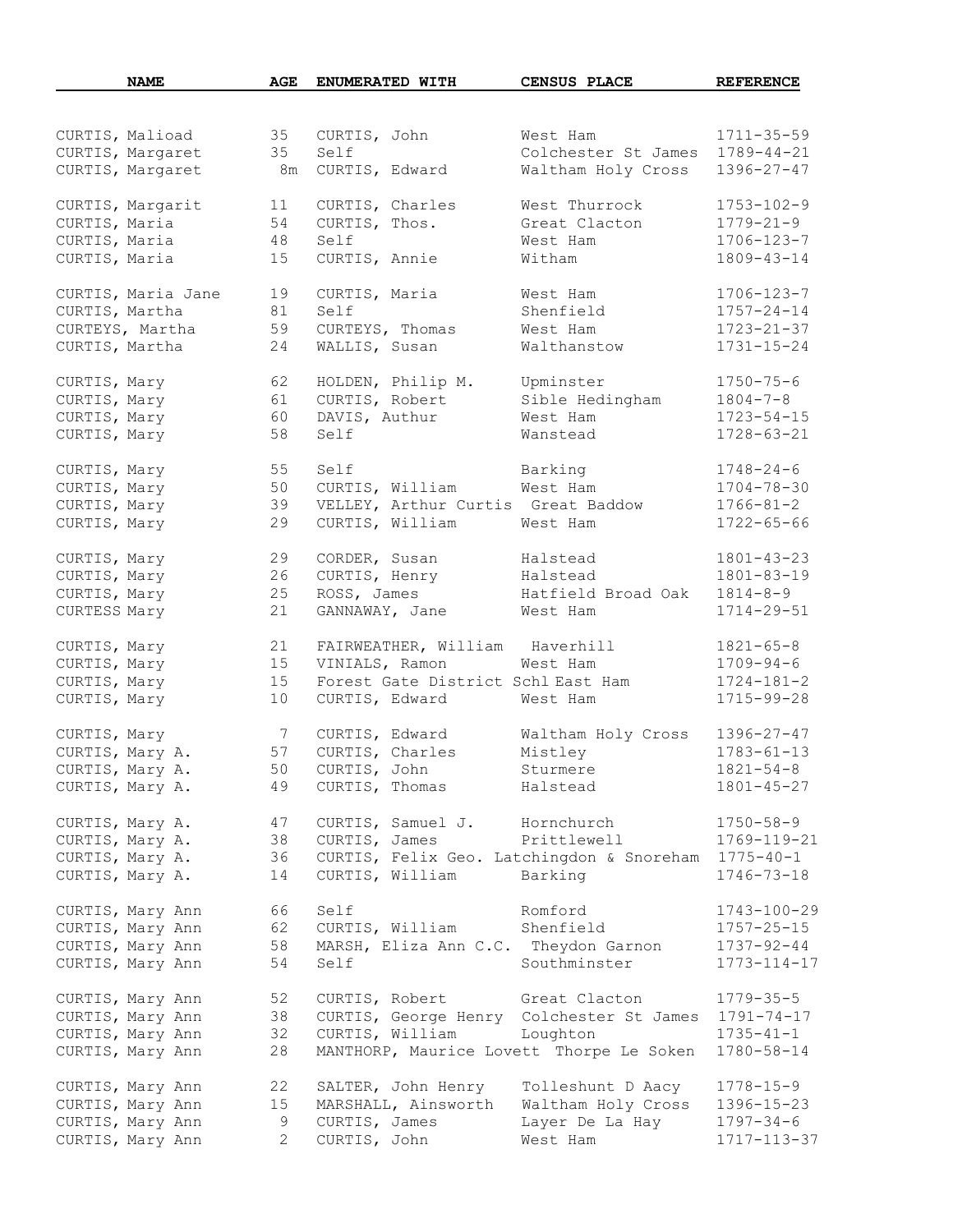| CURTIS, Mary C.    | 27 | CURTIS, Roland     | West Ham      | $1708 - 54 - 34$ |
|--------------------|----|--------------------|---------------|------------------|
| CURTIS, Mary J.    | 7  | CURTIS, James      | Prittlewell   | 1769-119-21      |
| CURTIS, Mary S.    | 21 | HAYWOOD, Elizabeth | East Ham      | $1724 - 53 - 27$ |
| CURTIS, Maryann    | 54 | CURTIS, William    | Great Clacton | $1779 - 42 - 19$ |
| CURTIS, May H.T.   |    | 5m CURTIS, Michael | West Ham      | $1704 - 28 - 49$ |
| CURTIS, Michael    | 46 | Self               | Danbury       | $1767 - 54 - 2$  |
| CURTIS, Michael    | 44 | Self               | West Ham      | $1704 - 28 - 49$ |
| CURTIS, Michael J. | 15 | CURTIS, Michael    | Danbury       | $1767 - 54 - 2$  |
| CURTIS, Minnie G.  | 3  | CURTIS, Thomas     | Great Baddow  | $1766 - 94 - 25$ |

# **" N "**

|                | <b>NAME</b>       | AGE. | ENUMERATED WITH | CENSUS PLACE | <b>REFERENCE</b>  |
|----------------|-------------------|------|-----------------|--------------|-------------------|
|                |                   |      |                 |              |                   |
|                |                   |      |                 |              |                   |
| CURTIS, Nellie |                   |      | CURTIS, Richard | Leyton Low   | $1727 - 58 - 52$  |
| CURTIS, Nellie |                   |      | CURTIS, Thomas  | Harlow       | $1738 - 55 - 10$  |
|                | CURTIS, Nellie A. |      | 7m CURTIS, John | West Ham     | $1704 - 39A - 11$ |

### [Top](http://www.curtis-curtiss.com/pub/archives/extractions/england/essex/1881_census/ess_curtis_idx.html#top)

# **" P "**

|                | <b>NAME</b>            | AGE | ENUMERATED WITH |                    | CENSUS PLACE        | <b>REFERENCE</b> |
|----------------|------------------------|-----|-----------------|--------------------|---------------------|------------------|
|                |                        |     |                 |                    |                     |                  |
|                | CURTIS, Percival       | 5   | CURTIS, William |                    | Layer De La Hay     | $1797 - 35 - 8$  |
|                |                        |     |                 |                    |                     |                  |
| CURTIS, Philip |                        | 53  | Self            |                    | Ardleigh            | $1785 - 42 - 14$ |
|                | CURTIS, Philip Edwin * | 35  | Self            |                    | Colchester St James | 1792-106-15      |
| CURTIS, Phoebe |                        | 44  | CURTIS, William |                    | Layer De La Hay     | $1797 - 37 - 12$ |
|                | CURTIS, Priscilla E.   | 33  |                 | CURTIS, William K. | Chelmsford          | 1762-98-17       |

#### [Top](http://www.curtis-curtiss.com/pub/archives/extractions/england/essex/1881_census/ess_curtis_idx.html#top)

### **" R "**

|                | <b>NAME</b>     | AGE | ENUMERATED WITH  | CENSUS PLACE       | <b>REFERENCE</b> |
|----------------|-----------------|-----|------------------|--------------------|------------------|
|                |                 |     |                  |                    |                  |
| CURTIS, Rachel |                 | 20  | CURTIS, Charles  | Woodford           | $1734 - 61 - 18$ |
| CURTIS, Rachel |                 | 8   | CURTIS, Edwin R. | Waltham Holy Cross | 1396-116-17      |
| CURTIS, Rebeca |                 | 15  | KING, William    | Barking            | $1749 - 18 - 29$ |
|                | CURTIS, Rebecca | 59  | CURTIS, Willaim  | West Ham           | $1722 - 65 - 66$ |
|                | CURTIS, Richard | 72  | Self             | Harlow             | $1738 - 36 - 13$ |
|                | CURTIS, Richard | 38  | Self             | West Ham           | 1715-123-75      |
|                | CURTIS, Richard | 36  | Self             | Leyton Low         | 1727-58-52       |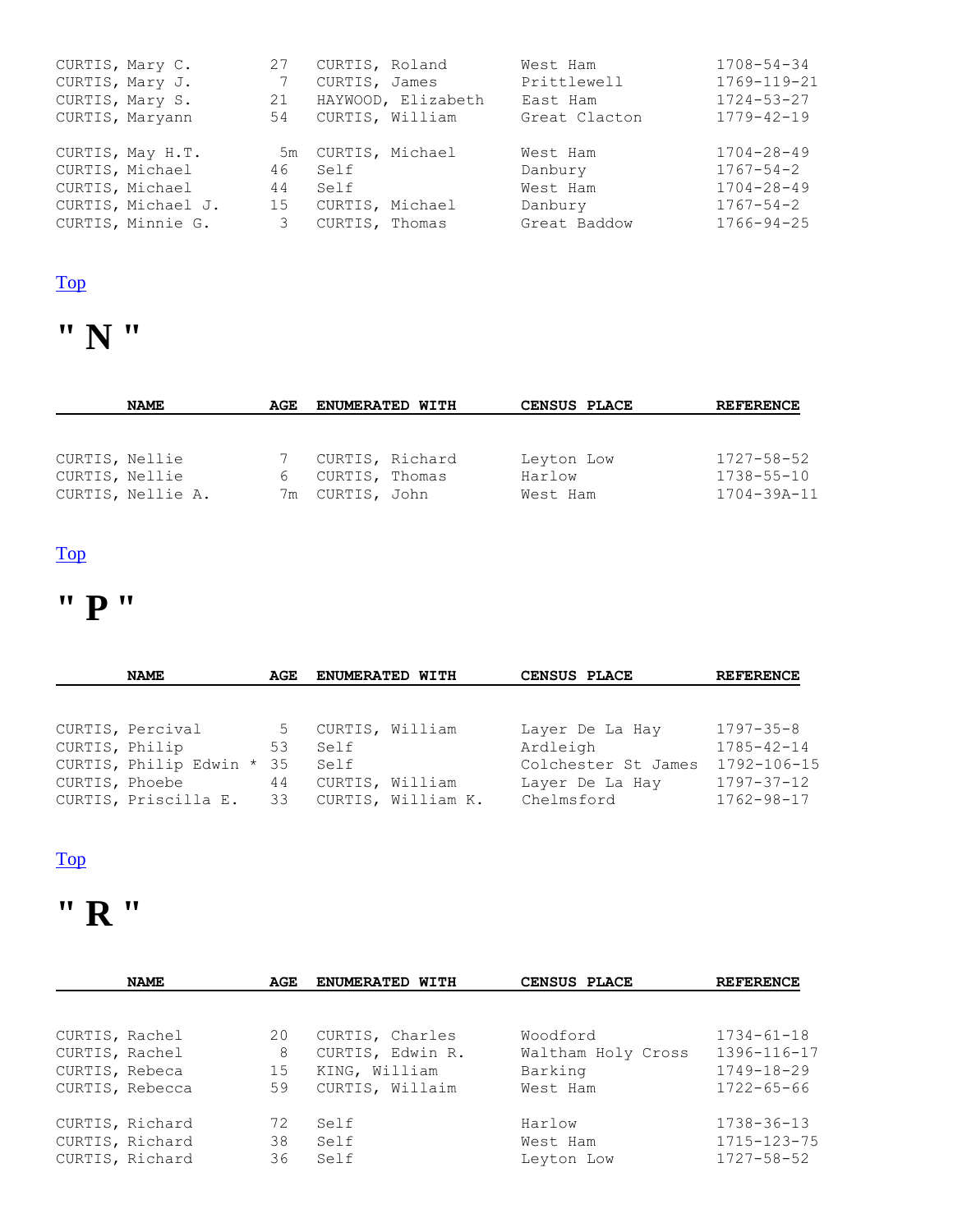| CURTIS, Robert                                                       |                   | 63                             | Self                                    |                 | Sible Hedingham                                                   | $1804 - 7 - 8$                                                              |
|----------------------------------------------------------------------|-------------------|--------------------------------|-----------------------------------------|-----------------|-------------------------------------------------------------------|-----------------------------------------------------------------------------|
| CURTIS, Robert<br>CURTIS, Robert<br>CURTIS, Robert<br>CURTIS, Robert |                   | 51<br>50<br>37<br>20           | Self<br>Self<br>Self<br>CURTIS, Maria   |                 | Great Clacton<br>Steeple Bumpstead<br>Maldon St Marys<br>West Ham | $1779 - 35 - 5$<br>$1821 - 18 - 30$<br>$1776 - 75 - 5$<br>$1706 - 123 - 7$  |
| CURTIS, Robert<br>CURTIS, Robt.<br>CURTIS, Roland                    | CURTIS, Robert J. | 14<br>$\mathbf{1}$<br>21<br>25 | CURTIS, Robert<br>NOAKES, Eliza<br>Self | CURTIS, William | Great Clacton<br>Maldon St Marys<br>Great Warley<br>West Ham      | $1779 - 42 - 19$<br>$1776 - 75 - 5$<br>$1751 - 62 - 33$<br>$1708 - 54 - 34$ |
| CURTIS, Rose<br>CURTIS, Rose                                         | CURTIS, Rose Anna | 15<br>3<br>40                  | CURTIS, James<br>Self                   | CURTIS, Richard | Prittlewell<br>Leyton Low<br>Great Burstead                       | 1769-119-21<br>$1727 - 58 - 52$<br>$1758 - 20 - 6$                          |



|                | <b>NAME</b>        | AGE            | ENUMERATED WITH      | CENSUS PLACE        | <b>REFERENCE</b> |
|----------------|--------------------|----------------|----------------------|---------------------|------------------|
|                |                    |                |                      |                     |                  |
| CURTIS, Samuel |                    | 71             | Union House          | Stanway             | $1798 - 17 - 26$ |
| CURTIS, Samuel |                    | 56             | Self                 | West Ham            | $1722 - 62 - 59$ |
| CURTIS, Samuel |                    | 45             | CROOK, Robert        | Pitsea              | $1759 - 45 - 6$  |
| CURTIS, Samuel |                    | 39             | Self                 | Halstead            | $1801 - 67 - 30$ |
| CURTIS, Samuel |                    | 37             | CURTIS, William      | Layer De La Hay     | $1797 - 37 - 12$ |
| CURTIS, Samuel |                    | 7              | CURTIS, George       | Prittlewell         | 1769-116-15      |
| CURTIS, Samuel |                    | 6              | CURTIS, Samuel       | Halstead            | $1801 - 67 - 30$ |
| CURTIS, Samuel |                    | $\overline{4}$ | MONK, Benjamin       | Sheering            | 1739-88-16       |
|                | CURTEIS, Samuel G. | 5              | LOWE, Charlotte      | Prittlewell         | $1769 - 69 - 30$ |
|                | CURTIS, Samuel J.  | 50             | Self                 | Hornchurch          | $1750 - 58 - 9$  |
| CURTIS, Sarah  |                    | 68             | CURTIS, William      | Sible Hedingham     | $1804 - 39 - 11$ |
| CURTIS, Sarah  |                    | 67             | Self                 | Leyton              | $1725 - 140 - 7$ |
| CURTIS, Sarah  |                    | 63             | LEVICH, Martha       | West Ham            | $1719 - 54 - 52$ |
| CURTIS, Sarah  |                    | 63             | Self                 | Leyton              | $1725 - 4 - 3$   |
| CURTIS, Sarah  |                    | 53             | CURTIS, James        | West Ham            | $1714 - 17 - 28$ |
| CURTIS, Sarah  |                    | 50             | CURTIS, Robert       | Steeple Bumpstead   | $1821 - 18 - 30$ |
| CURTIS, Sarah  |                    | 47             | CURTIS, George       | Great Burstead      | $1758 - 5 - 3$   |
| CURTIS, Sarah  |                    | 45             | CURTIS, Edward       | Waltham Holy Cross  | $1396 - 27 - 47$ |
| CURTIS, Sarah  |                    | 44             | CURTIS, William      | Barking             | $1746 - 73 - 18$ |
| CURTIS, Sarah  |                    | 38             | CURTIS, Thomas       | Harlow              | $1738 - 55 - 10$ |
| CURTIS, Sarah  |                    | 33             | CURTIS, Philip Edwin | Colchester St James | 1792-106-15      |
| CURTIS, Sarah  |                    | 26             | CURTIS, Henry        | Sible Hedingham     | $1804 - 37 - 8$  |
| CURTIS, Sarah  |                    | 25             | CURTIS, James        | Saffron Walden      | $1818 - 90 - 29$ |
| CURTIS, Sarah  |                    | 21             | CURTIS, Stephen      | West Ham            | $1703 - 30 - 53$ |
|                | CURTIS, Sarah A.   | 46             | CURTIS, Joseph       | Bowers Gifford      | $1759 - 19 - 2$  |
|                | CURTIS, Sarah A.   | 21             | ADAMS, Richard J.    | Walthamstow         | 1730-163-109     |
|                | CURTIS, Sarah An   | 17             | CURTIS, Maria        | West Ham            | $1706 - 123 - 7$ |
|                | CURTIS, Sarah Ann  | 19             | CURTIS, Philip       | Ardleigh            | $1785 - 42 - 14$ |
|                | CURTIS, Sarah Ann  | 18             | MARSHALL, Ainsworth  | Waltham Holy Cross  | $1396 - 15 - 23$ |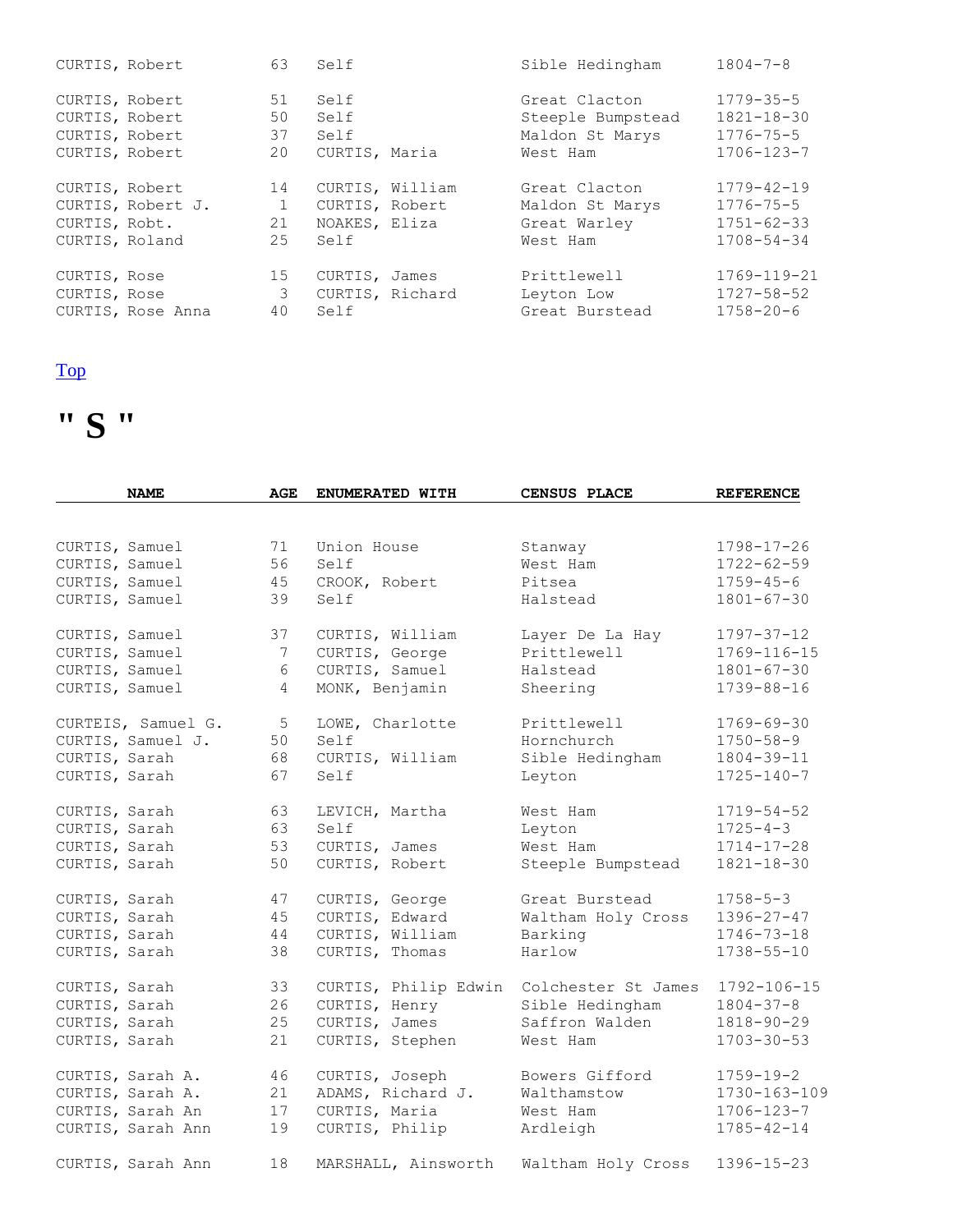|                                 | CURTIS, Sarah J.                     | 11                   | CURTIS, Alfred                                                       | Waltham Holy Cross                                 | $1396 - 53 - 31$                                                              |
|---------------------------------|--------------------------------------|----------------------|----------------------------------------------------------------------|----------------------------------------------------|-------------------------------------------------------------------------------|
|                                 | CURTIS, Sarah Jane                   | $7\phantom{.0}$      | CURTIS, Thomas                                                       | South Shoebury                                     | $1772 - 120 - 13$                                                             |
|                                 | CURTIS, Sidney James                 | $\mathbf{1}$         | CURTIS, James                                                        | Saffron Walden                                     | $1818 - 90 - 29$                                                              |
| CURTIS, Sophy                   |                                      | 45                   | CURTIS, Michael                                                      | Danbury                                            | $1767 - 54 - 2$                                                               |
| CURTIS, Stephen                 |                                      | 48                   | Self                                                                 | West Ham                                           | $1703 - 30 - 53$                                                              |
| CURTIS, Stephen                 |                                      | 35                   | ROSE, Mary Ann                                                       | West Ham                                           | 1716-138-23                                                                   |
| CURTIS, Susan                   |                                      | 72                   | Self                                                                 | Netteswell                                         | $1739 - 8 - 10$                                                               |
| CURTIS, Susan<br>CURTIS, Susann | CURTIS, Susannah<br>CURTIS, Susannah | 34<br>35<br>53<br>52 | THOMPSON, Charles<br>DOWNS, David<br>CURTIS, James<br>CURTIS, George | Walthanstow<br>Prittlewell<br>Matching<br>Halstead | $1731 - 11 - 15$<br>$1769 - 32 - 7$<br>$1739 - 65 - 9(a)$<br>$1801 - 48 - 33$ |

# **" T "**

| <b>NAME</b>          | AGE | ENUMERATED WITH | CENSUS PLACE        | <b>REFERENCE</b>    |
|----------------------|-----|-----------------|---------------------|---------------------|
|                      |     |                 |                     |                     |
| CURTEYS, Thomas      | 58  | Self            | West Ham            | $1723 - 21 - 37$    |
| CURTIS, Thomas       | 50  | Self            | Halstead            | $1801 - 45 - 27$    |
| CURTIS, Thomas       | 42  | Self            | Prittlewell         | $1770 - 40 - 33$    |
| CURTIS, Thomas       | 42  | Self            | Great Holland       | $1779 - 93 - 15$    |
| CURTIS, Thomas       | 40  | Self            | Harlow              | $1738 - 55 - 10$    |
| CURTIS, Thomas       | 33  | Self            | West Ham            | $1721 - 23 - 42$    |
| CURTIS, Thomas       | 30  | Self            | Netteswell          | $1739 - 8 - 9$      |
| CURTIS, Thomas       | 29  | Self            | Great Baddow        | $1766 - 94 - 25$    |
| CURTEYS, Thomas      | 24  | CURTEYS, Thomas | West Ham            | $1723 - 21 - 37$    |
| CURTICE, Thomas      | 18  | H.M.S. Penelope | Harwich St Nicholas | $1782 - 73 - 6$     |
| CURTIS, Thomas       | 13  | CURTIS, Thomas  | Harlow              | $1738 - 55 - 10$    |
| CURTIS, Thomas       | 3   | CURTIS, Thomas  | Netteswell          | $1739 - 8 - 9$      |
| CURTIS, Thomas H.    | 52  | Self            | West Ham            | $1710 - 61 - 45$    |
| CURTIS, Thomas Stone | 19  | STONE, William  | Matching            | $1739 - 65 - 9$ (b) |
| CURTIS, Thos.        | 63  | Self            | Great Clacton       | $1779 - 21 - 9$     |

### [Top](http://www.curtis-curtiss.com/pub/archives/extractions/england/essex/1881_census/ess_curtis_idx.html#top)

# **" V "**

| <b>NAME</b>    | AGE | <b>ENUMERATED WITH</b> | <b>CENSUS PLACE</b> | <b>REFERENCE</b> |
|----------------|-----|------------------------|---------------------|------------------|
|                |     |                        |                     |                  |
| CURTIS, Violet | 3   | BISHOP, John W.        | West Ham            | 1721-88-25       |